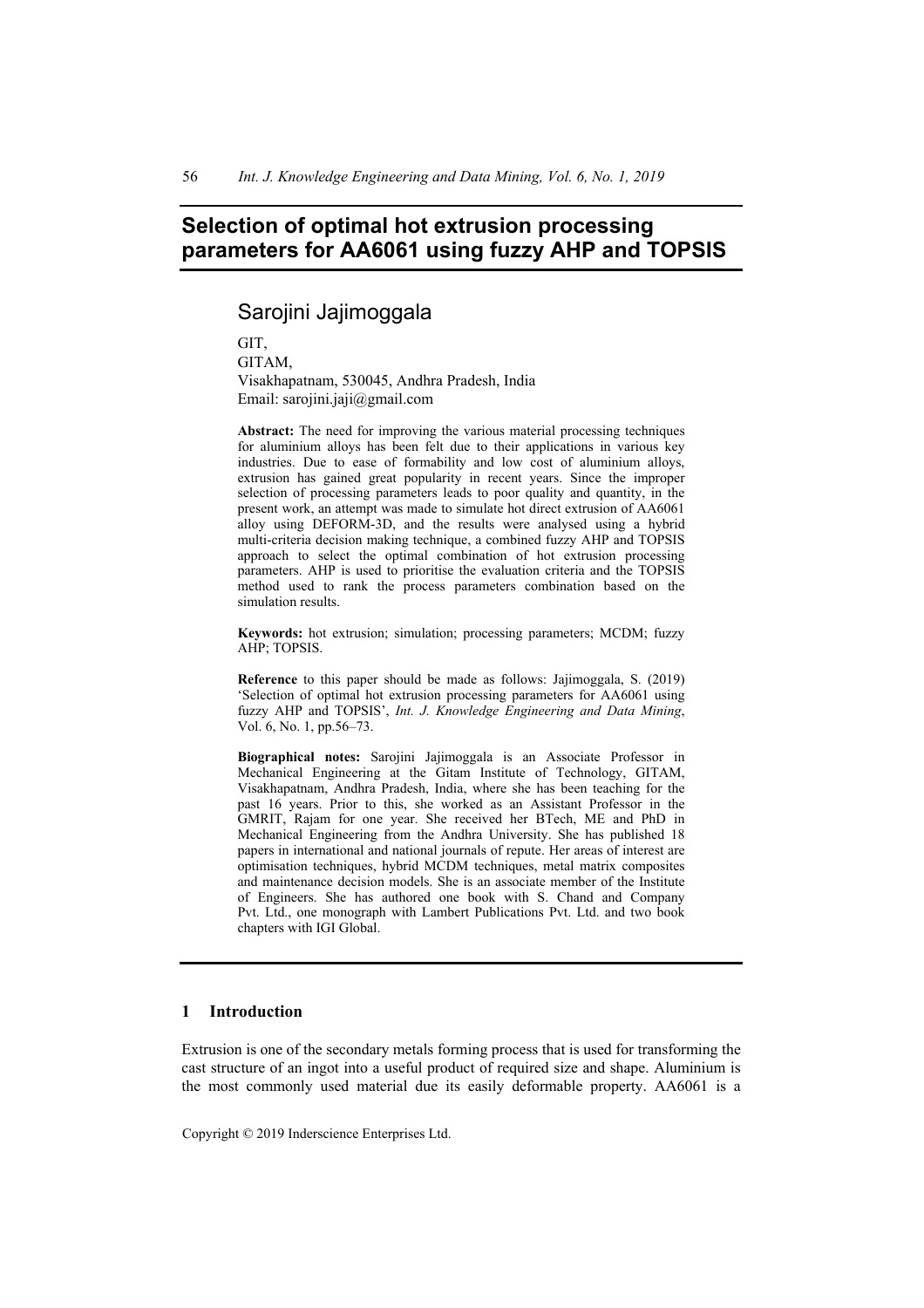material which is widely utilised for the development of aircraft structures, for example, wings and fuselages, yacht development incorporating little utility water crafts in ship building businesses, automobile parts like wheel spacers, foodstuffs and beverages in packaging industries. Since the product quality and yield mainly depends on the processing parameters of the manufacturing process, in most of the cases, the extrusion process parameters are selected on the basis of experience and the trial runs which is both costly and waste production time. Hence, most of the present research works in manufacturing are inclined towards the selection of optimal combination of parameters.

Process parameters optimisation is carried out in different manufacturing processes. some of which include wire electrical discharge machining (Kulkarni and Kulkarni, 2018), hot-wire laser welding (Yang et al., 2018), forming parts by direct laser fabrication of YCF101 alloy (Yu et al., 2018), friction stir welding (DurgaPrasad and Kirankumar, 2018), etc. Arif et al. (2001) experimentally studied the interrelationships among various extrusion process parameters in a direct extrusion of AA6063. Duan et al. (2004) used Taguchi-based FEM analysis to study the influence of processing variables on the surface cracks of extruded aluminium alloy products. Chen et al. (2008) studied the impact of processing control parameters on AA7075alloy tube extrusion of multi-hole through indirect extrusion using FEA. The optimum processing control parameters are evaluated by the method of Taguchi method. Hongjun et al. (2009) conducted FEM simulations for direct extrusion to study the effect of die angles on wrought Mg extrusions and thereby to obtain a optimum cone shaped die.

Lebaal et al. (2010) presented a new optimisation methodology for the design of coat-hanger dies. Two approaches are presented to optimise the velocities distribution across the die exit. In the first approach, the optimal shape of a coat hanger die can be predicted; in the second approach, the temperature of regulation can be optimised. To predict the temperature profiles at the exit of the induction heater and die for direct extrusion of Al6060 alloy, Carmine et al. (2010) developed two three layered artificial neural networks. Cunsheng et al. (2012) optimised the aluminium alloy extrusion process based on Taguchi's method with S/N analysis to study the effect of process parameters on profile exit temperature of industrially extruded 6063 aluminium alloy. Hu (2013) studied the effects of extrusion process and its process parameters on evolutions of microstructures for magnesium alloy using the DEFORM software. Temperature and strain evolution for deformation varying with initial billet temperatures has been explored. Salcedo et al. (2013), in their study, FEM simulations of the isothermal forging of an AA5083 previously deformed by ECAE were carried out to determine the total equivalent plastic strain, the damage and the forces required to carry out the isothermal forging of this nano-structured aluminium alloy. Mohammed (2013) developed an optimisation model to minimise the scrap produced by different dies in an aluminium industry. Bressana et al. (2015) performed hot extrusion of AA6351 using finite element method and reports on velocity field is obtained from FVM using FORGE 2008. Sharififar and Akbari Mousavi (2015) accomplished an optimisation for process of hot extrusion to generate rectangular waveguides using FEM simulations.

Venkatesh and Venkatesan (2015) used Taguchi's technique for conducting the hot extrusion experiments of SiC/Al 6061 composite. Ram speed, temperature of the billet and a friction between the die and the billet were considered as the process variables and the extrusion force as the response variable. Analysis of variance (ANOVA) is used to determine the significant factor to influence the response. Barbara et al. (2015) used multi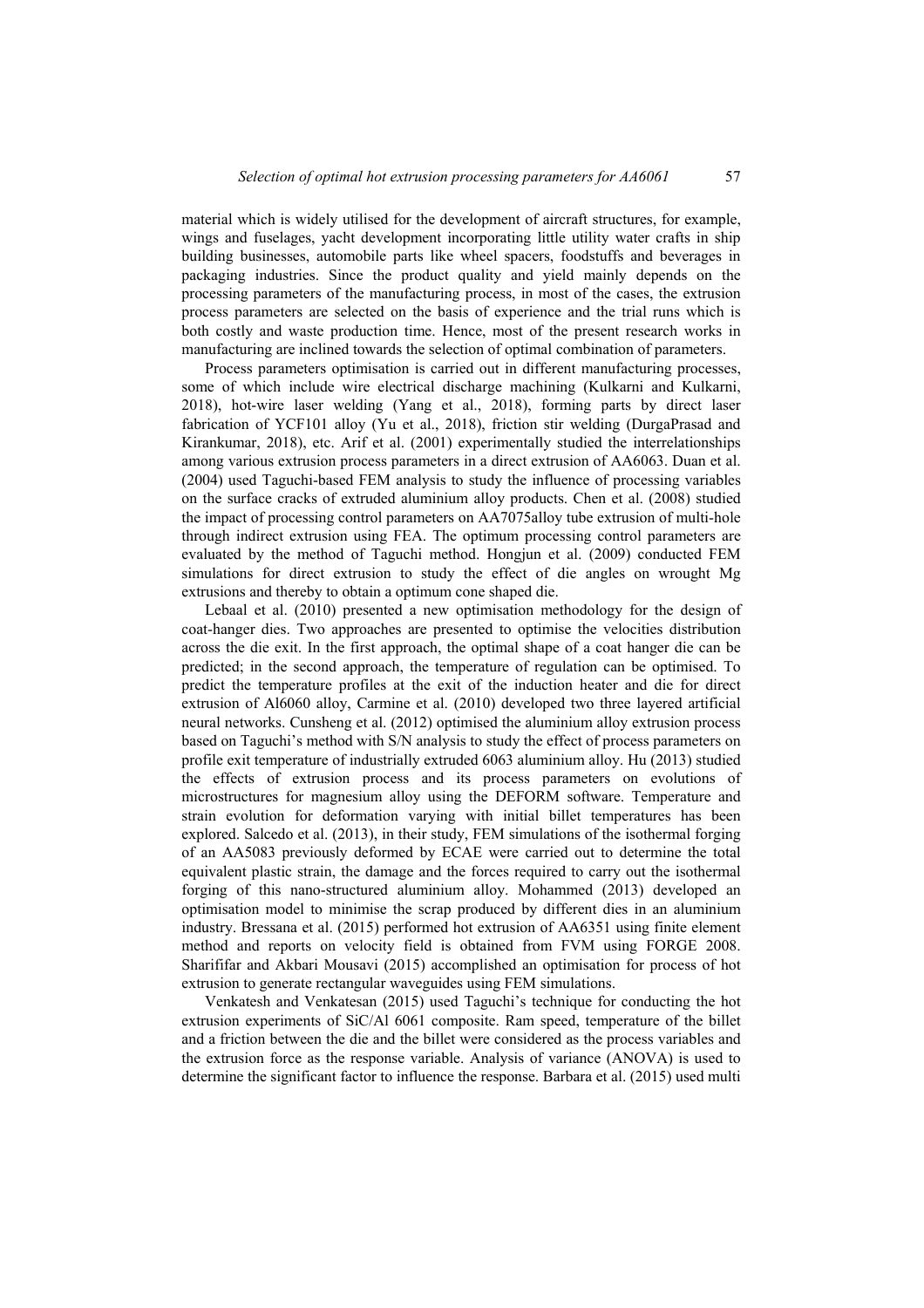objective optimisation for the extrusion of AA7003. In his study, neural networks were used for various response parameters. Ramya and Sreedevi (2016) employed Taguhci's L16 design to simulate hot extrusion process of 6061 aluminium alloy for each set of extrusion variables via finite element analysis solver. ANOVA was adopted to check the significance of input variables on the output responses and the optimal parameters were determined using Taguchi method. Singh et al. (2016) focused on the detailed investigation on the development of Nylon6-Al-Al<sub>2</sub>O<sub>3</sub>-based alternative fused deposition modelling (FDM) process feedstock filament (in lieu of commercial acrylonitrile butadiene styrene filament) by optimising the process parameters of single-screw extruder (such as composition, mean barrel temperature and die temperature) in terms of responses (tensile strength and diameter deviation) using response surface methodology. Yu et al. (2017) employed FEM simulation to investigate the influence of temperature, extrusion speed and friction coefficient on the extrusion load and deformation resistance, but have little influence on strain and strain rate. Das et al. (2017) had carried out an optimisation process for situ processing control parameters for attaining greater properties of mechanical by Taguchi's orthogonal array and GRA. Gagliardi et al. (2017) used 12 geometric variables of die with standard porthole for extruding profiles by circular section, the entire investigation is done using the technique of Taguchi's (OA) with the GRA and results were highlighted by ANOVA technique. Kitayama et al. (2018) performed numerical and experimental investigation in plastic injection moulding for the process parameters optimisation using multi-criteria decision making.

Most of the previous research works were focused on developing the model for optimal process parameters for different manufacturing environments using various single response optimisation techniques, but very few attempts have been made towards the multi-response optimisation for the selection of optimal hot extrusion process parameters. Hence, in the present work, hot extrusion process is simulated using DEFORM-3D software. Processing parameters friction coefficient (lubrication), ram speed and cone half angle (CHA) are varied during simulation for a constant extrusion ratio. Extrusion load, exit temperature of extrudate, damage factor and displacement in extrusion direction are recorded for each simulation experimental run.

From the past literature, it is also observed that all the criteria were treated with equal priority weights, which is not acceptable for a specific application. Hence, in the present work, a multi-criteria decision making technique is used to treat the criteria with different priority weights in the evaluation of optimal process parameters. Since 1990, MCDM techniques have been grown and got developed as a part of operations research. These techniques provide the combination of mathematical and computational tools for the subjective evaluation of decision makers' (DM) performance criteria to support strategic decisions in different areas. Mardani et al. (2015), in his review article, concludes that hybrid FMCDM and fuzzy AHP are ranked in first and second methods in use for are the various applications in four main fields: engineering, management and business, science and technology. Hybrid MCDM has been widely used by the authors for various applications namely for prioritisation of project risk (Amelian et al., 2016), for equipment prioritisation (Jajimoggala et al., 2010), for project selection (Amiri, 2010), for supplier evaluation (Jajimoggala et al., 2011b), for maintenance decision making (Jajimoggala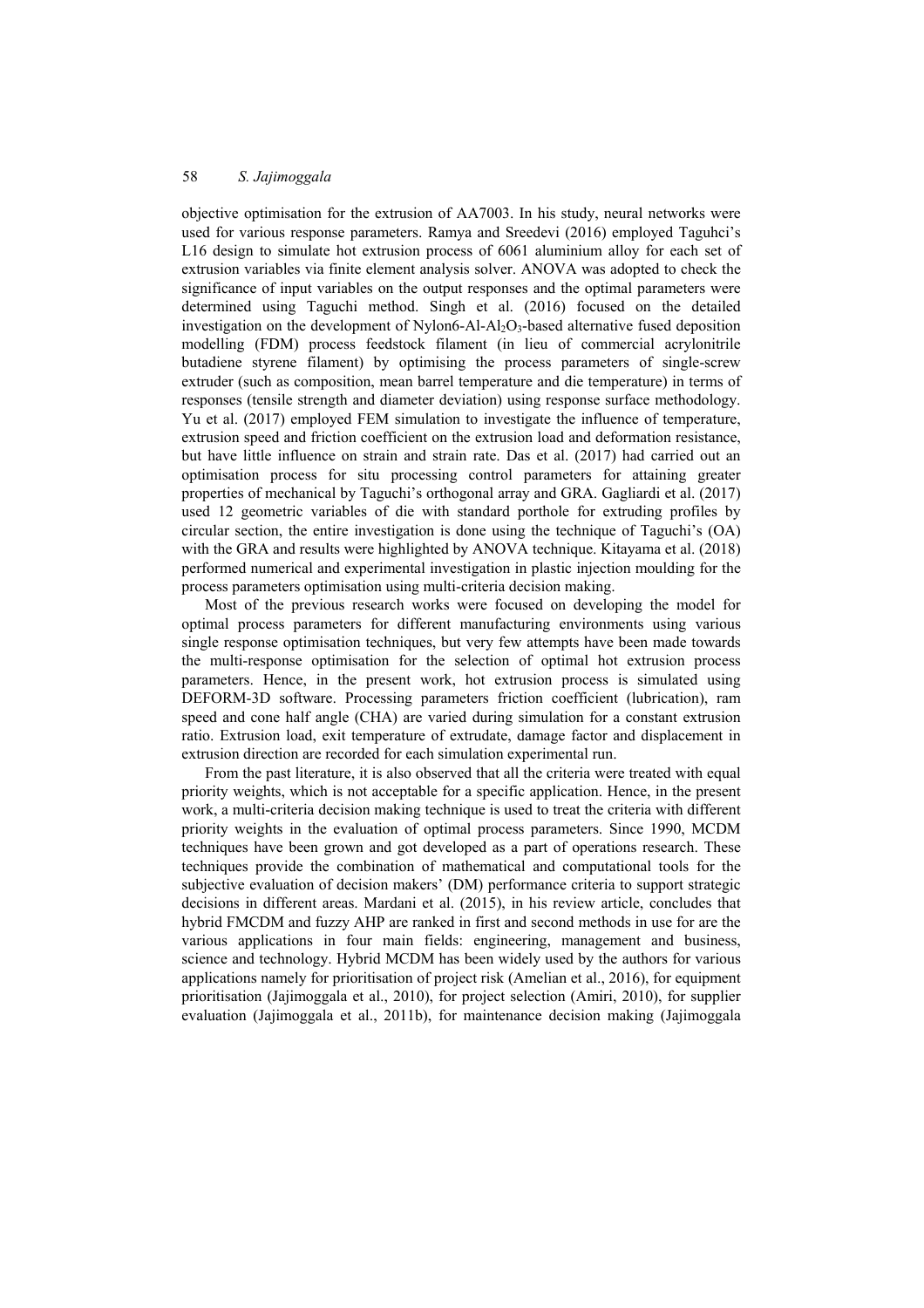et al., 2011a; Panchal and Kumar, 2017), for spare parts criticality evaluation (Jajimoggala et al., 2012), for material selection (Jajimoggala and Karri, 2013), for the evaluation of combination of individual pre-purchase internet information channels (Khatwani and Das, 2016), for blind spot reduction in heavy vehicles (Vincent et al., 2017), for the effective utilisation of quality cost analysis in manufacturing firms (Sailaja et al., 2018), etc. and it is also observed from the past literature that there is no work in which evaluation of optimal process parameters using MCDM technique.

Technique for order of preference by similarity to ideal solution (TOPSIS) is the simple and well known (Yadav et al., 2018) classical MCDM technique developed (Hwang and Yoon, 1981) for ranking the possible alternative solutions using Euclidean distances. This technique is based on the concept that optimal solution is always nearest from the positive ideal alternative solution and also farthest from negative ideal one. Out of the various numerous criterion priority weight calculation procedures, AHP has some advantages. One of the most important advantages of the AHP is based on pairwise comparison. In order to handle the uncertainty and vagueness of the experts' opinion, fuzzy sets theory (Zadeh, 1965) was used while making pairwise comparisons. FAHP embeds the fuzzy theory to basic AHP developed by Saaty (1980). To reduce the complexity in the calculations of more number of pairwise comparison matrices in FAHP, TOPSIS can be coupled with FAHP (Raut et al., 2011; Kabir and Hasin, 2013; Keshavarz et al., 2014; Zarook et al., 2015; Amini et al., 2016; Keshteli and Davoodvandi, 2017) to rank the alternatives. Hence, the present study proposes a combined fuzzy AHP and TOPSIS methodology for evaluating and selecting optimal set of hot extrusion process parameters for best quality and yield of the products. Fuzzy AHP is used to evaluate criteria weights and the TOPSIS is used to rank the simulation experiment alternatives.

#### **2 Simulation of hot direct extrusion using DEFORM-3D**

The geometry of the workpiece and the tooling were designed in CATIA. Figure 1 represents the typical meshed profile of billet of diameter of 50 mm and length of 50 mm. For die and ram, H13 chromium hot-work steel is used as material. Figure 2 and Figure 3 represent die modelling in CATIA and simulation of hot extrusion process in DEFORM-3D, respectively. Die outlet diameter is taken as 20 mm. This gives us the extrusion ratio of 25:4. Both die inlet and outlet diameters were fixed based on trial extrusion experiments in DEFORM-3D. Tool temperature is taken as 30°C.

Simulations are performed by varying ram speed, CHA and friction coefficient with extrusion load, exit temperature of the extruded product, damage factor and displacement in extrusion direction as the determining factors. Two varieties of lubricants with friction coefficients as 0.1 and 0.2 are considered. Without lubrication, friction coefficient of 0.3 is considered between the die material and AA6063. Ram speed is varied between 1 mm/s to 5 mm/s with an increment of 2 mm/s. CHAs considered are 35°, 40° and 45°. All these parameters were fixed based on the past literature.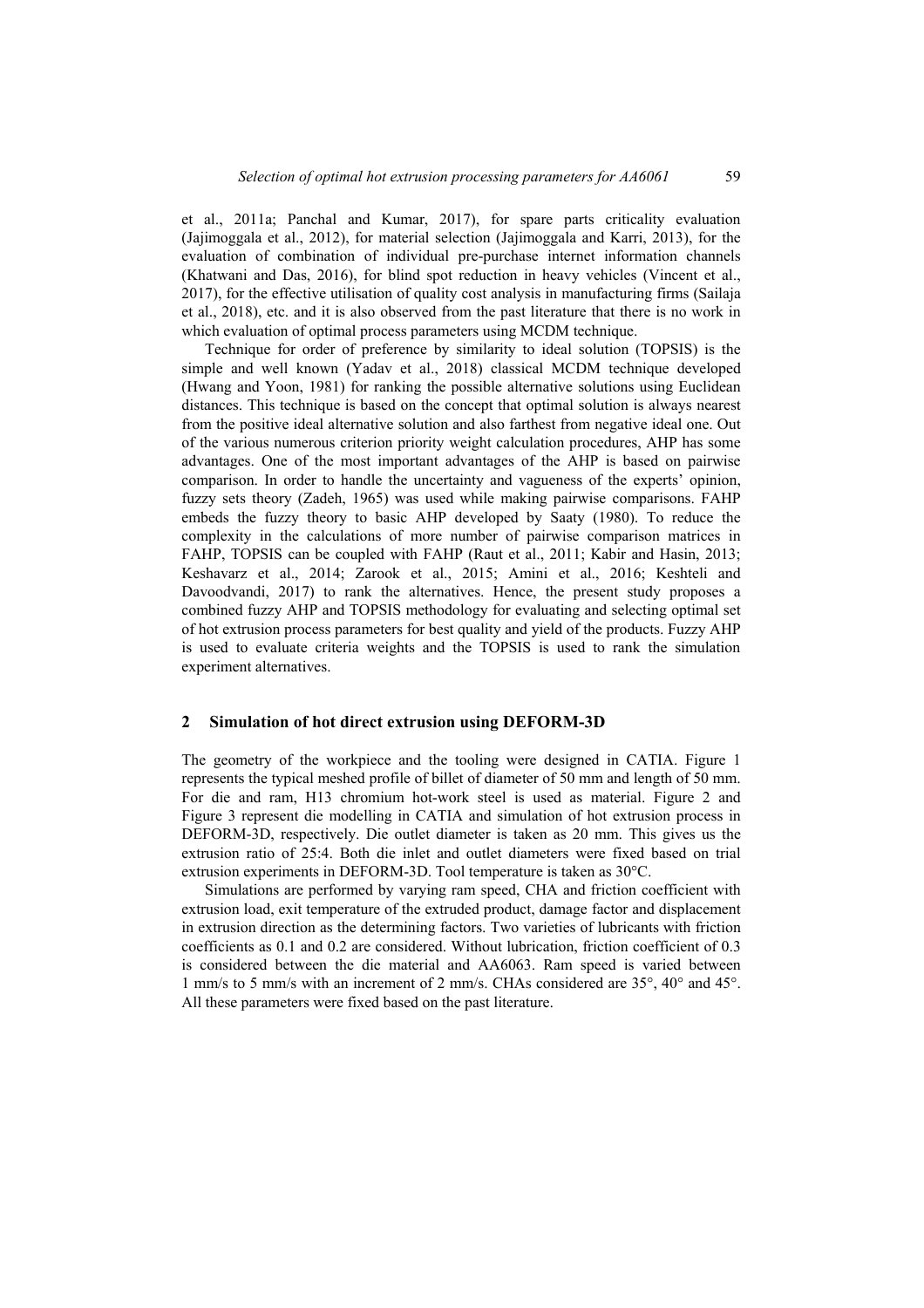

Figure 1 Meshed profile of billet (see online version for colours)

**Figure 2** Modelling of die (see online version for colours)



**Figure 3** Simulation of extrusion (see online version for colours)

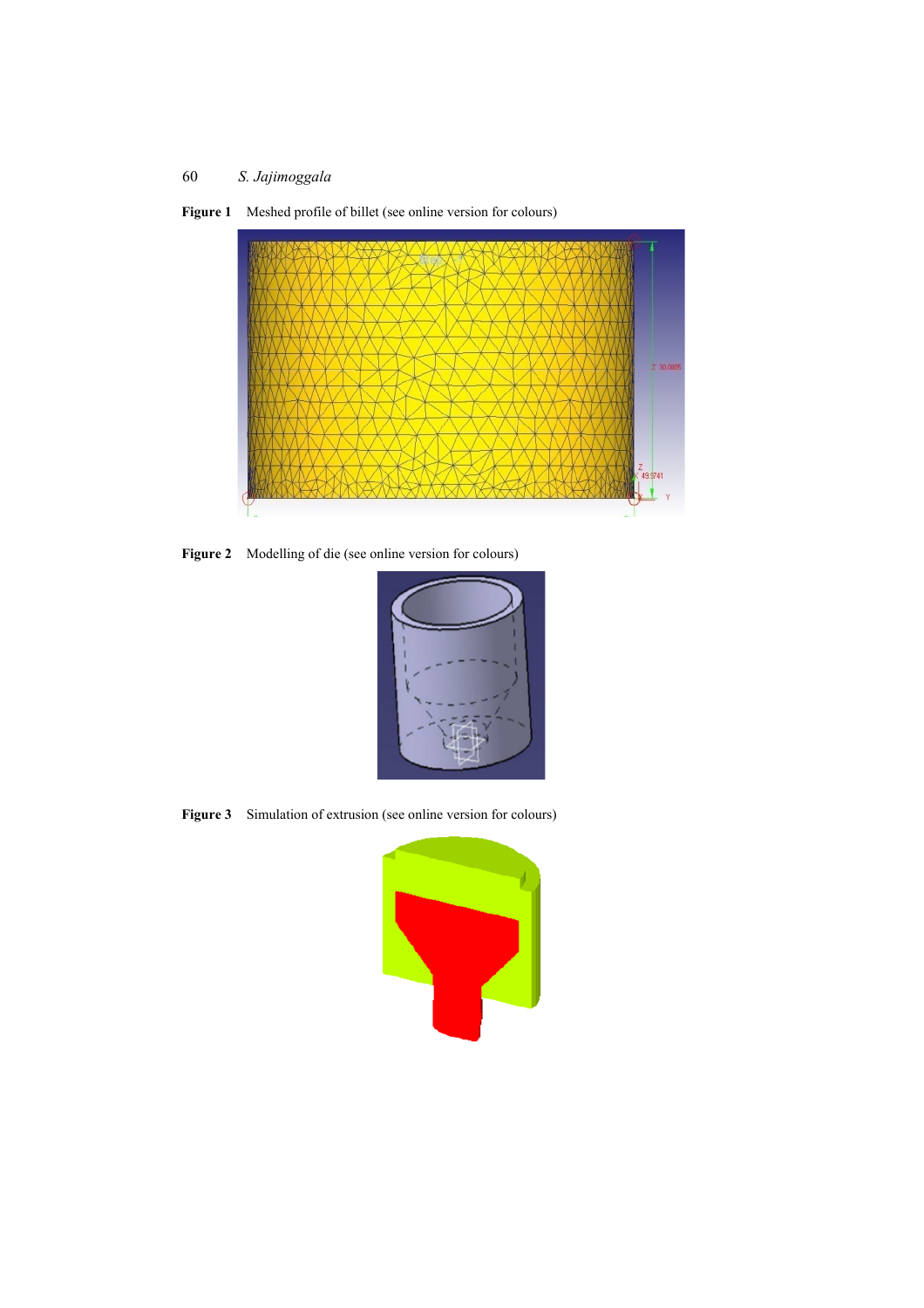### **3 Applications of hybrid MCDM methodology for the selection of optimal extrusion process parameters combination**

In order to select the optimal combination of hot extrusion process parameters, the results obtained from the 36 simulation experiments are considered. All the experiments are ranked and optimal process parameters are selected using a user friendly two stage decision support hybrid MCDM technique. In this, the different evaluation criteria are prioritised using fuzzy AHP in the first stage and all the possible decision alternatives were ranked using TOPSIS methodology.

### *3.1 Identifying criteria for the selection of optimal extrusion process parameters*

In the evaluation of optimal hot extrusion process parameters combination, an objective, unbiased decision is very hard to reach given the numerous criteria that need to be carefully considered and examined. Nominal group technique (NGT) (Delbecq et al., 1975) is used to determine the set of evaluation criteria. Four potential evaluation criteria are determined as follows:

- temperature: extrusion exit temperature
- extrusion load: minimum load required to perform extrusion
- damage: the amount of deviation from the desired
- displacement: displacement in the extrusion direction (yield of the product).





#### *3.2 Structuring the AHP model hierarchically (goal, factors and alternatives)*

The AHP model formed by the factors determined in the first step is shown in Figure 4. AHP model is consisted of three levels. The goal and the evaluation criteria are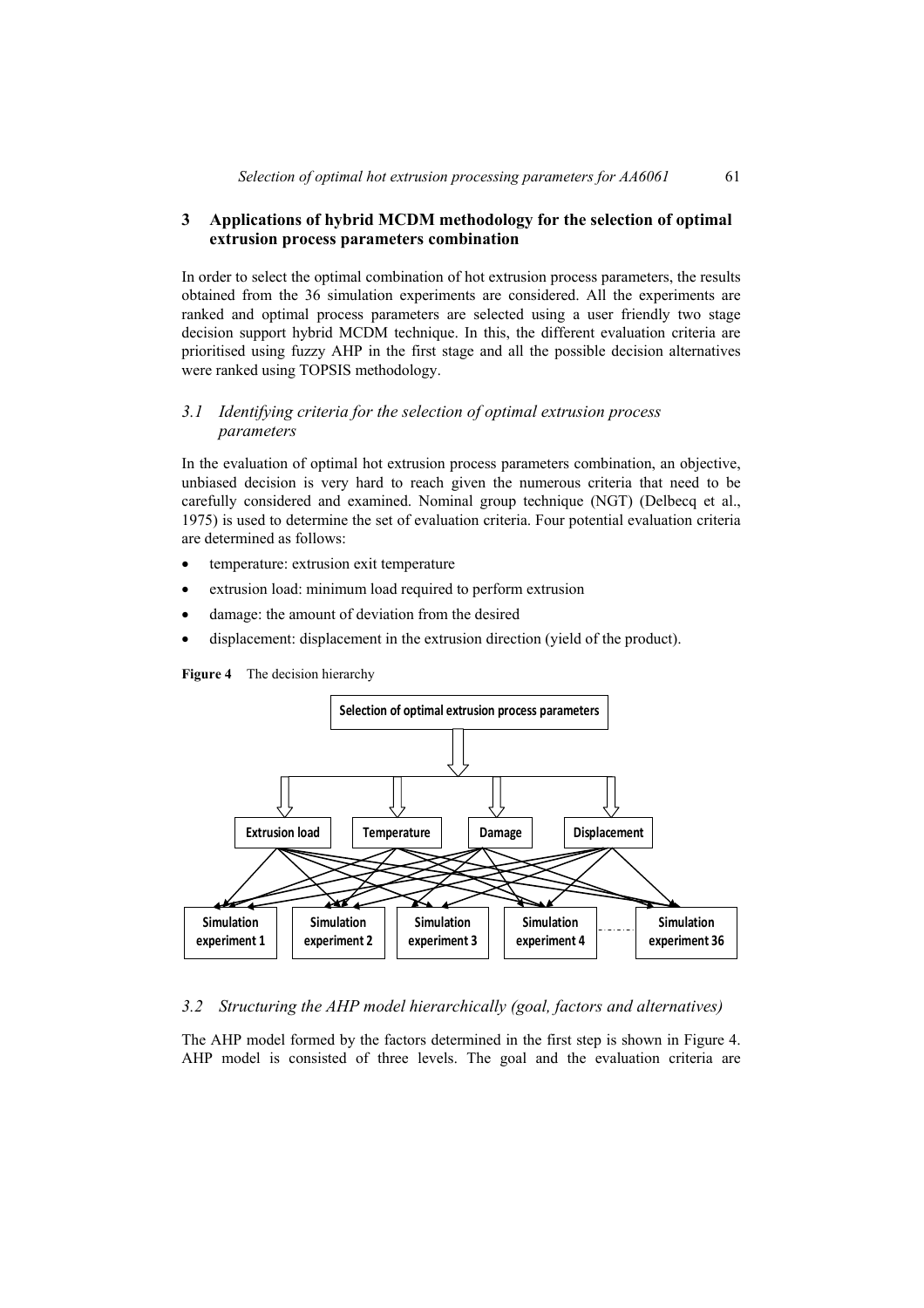represented in the first and second levels, respectively and are connected with a single directional arrow in the AHP model. The third level represents various possible alternate simulation extrusion experiments at different process parameter combinations which are to be ranked.

#### *3.3 Determining the priority weights of the criteria*

In this step, priority weights of the criteria under consideration which take part in the second level of AHP model are calculated. Five different pairwise comparison matrices are prepared from the decision committee opinions and the Saaty's scale given in Table 1. For example, the question "How important is temperature when it is compared with damage?" and the answer 'weak importance', to this linguistic scale, corresponding triangular fuzzy number (1, 3, 5) is used in the relevant cell of pairwise comparison matrix. In the similar manner, all the pairwise comparison matrices are prepared. These matrices are analysed with Chang's (1996) extent analysis and obtained triangular fuzzy numbers are defuzzified using centre of area method proposed by Chou and Chang (2008) to obtain the crisp priority weights. In similar way, priority weights are calculated for all the fuzzy pairwise comparison matrices given by five different DM in Tables 2 to 6. The overall priority matrix is shown in Table 7. The order of priority weights of the criteria considered is as follows:

| Displacement > Extusion load > Temperature > Damage |  |  |
|-----------------------------------------------------|--|--|
|-----------------------------------------------------|--|--|

**Table 1** Linguistic variables describing weights of the criteria and values of ratings

| Linguistic scale for<br>importance | Fuzzy numbers<br>for fuzzy AHP | Membership<br>function $\mu_M(x)$ | Domain            | Triangular fuzzy<br>number $(l, m, u)$ |  |
|------------------------------------|--------------------------------|-----------------------------------|-------------------|----------------------------------------|--|
| Just equal                         |                                |                                   |                   | (1, 1, 1)                              |  |
| Equal importance                   | ĩ                              |                                   |                   |                                        |  |
| Weak importance of                 | $\tilde{3}$                    | $3 - x/3 - 1$                     | $1 \leq x \leq 3$ | (1, 1, 3)                              |  |
| one over another                   |                                | $x - 1/3 - 1$                     | $1 \leq x \leq 3$ | (1, 3, 5)                              |  |
| Essential or strong                | $\tilde{5}$                    | $5 - x/5 - 3$                     | $3 \leq x \leq 5$ | (3, 5, 7)                              |  |
| importance                         |                                | $x - 3/5 - 3$                     | $3 \leq x \leq 5$ |                                        |  |
| Very strong                        | $\tilde{7}$                    | $7 - x/7 - 5$                     | $5 \le x \le 7$   | (5, 7, 9)                              |  |
| importance                         |                                | $x - 7/7 - 5$                     | $5 \le x \le 7$   |                                        |  |
| Extremely preferred                | õ                              | $9 - x/9 - 7$                     | 7 < x < 9         | (7, 9, 9)                              |  |
|                                    |                                | $x - 9/9 - 7$                     | 7 < x < 9         |                                        |  |

where

$$
\mu_M(x) = \begin{cases}\n(x-l)/(m-l) & l \le x \le m \\
(u-x)/(u-m) & m \le x \le u \\
0 & \text{otherwise}\n\end{cases}
$$
\n(1)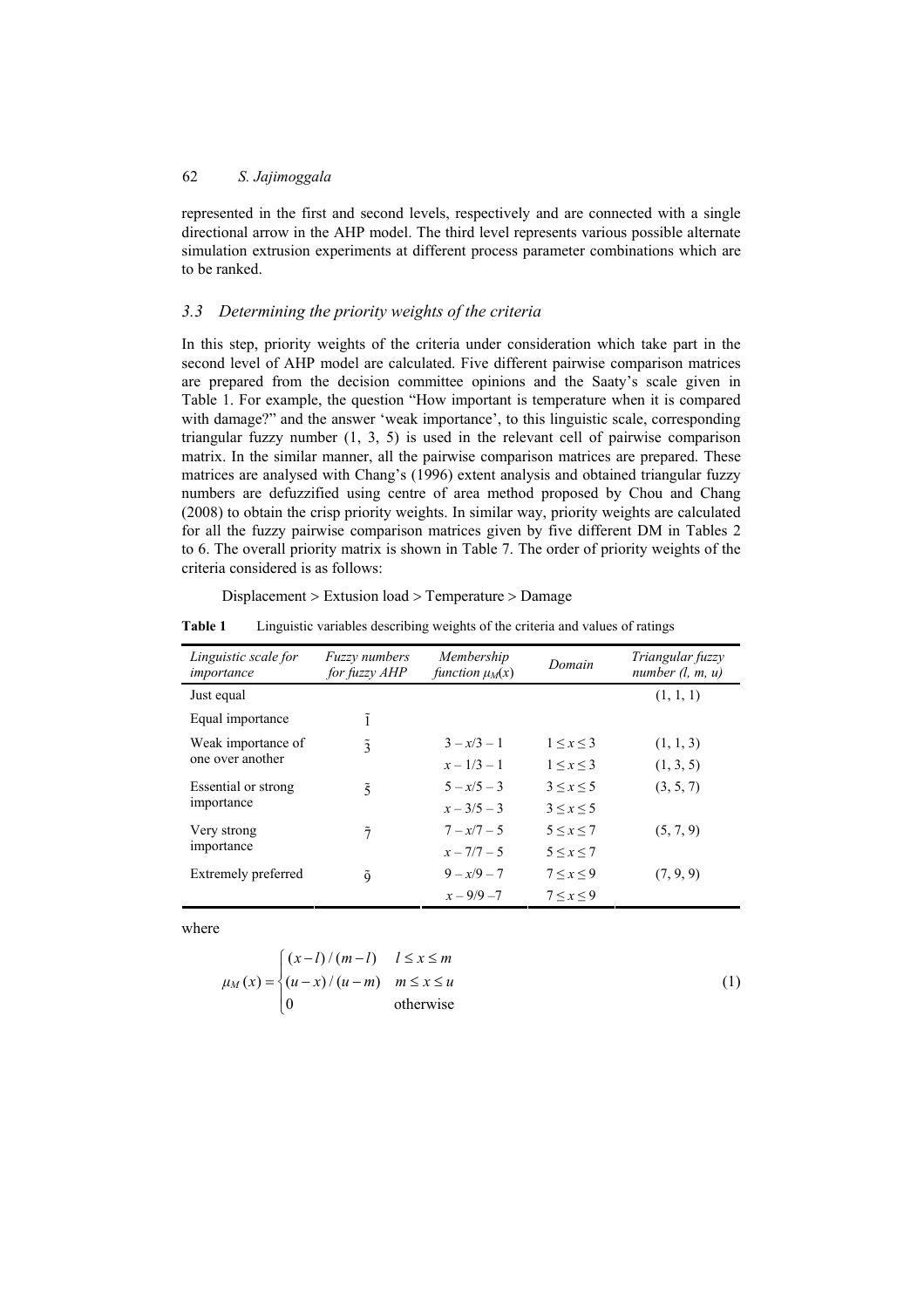| Table 2               | Pairwise comparison matrix |                                                     |                 |                 |              |
|-----------------------|----------------------------|-----------------------------------------------------|-----------------|-----------------|--------------|
| DMI                   | Temperature                | Extrusion load                                      | Damage          | Displacement    | Weights      |
| Temperature           | (1, 1, 1)                  | (1/5, 1/3, 1)                                       | (1/9, 1/7, 1/5) | (1/9, 1/9, 1/7) | 0.0432       |
| <b>Extrusion</b> load | (5, 7, 9)                  | (1, 1, 1)                                           | (1, 3, 5)       | (1/5, 1/3, 1)   | 0.2727       |
| Damage                | (1, 3, 5)                  | (1/5, 1/3, 1)                                       | (1, 1, 1)       | (1/9, 1/7, 1/5) | 0.1039       |
| Displacement          | (7, 9, 9)                  | (5, 7, 9)                                           | (1, 3, 5)       | (1, 1, 1)       | 0.5727       |
| Table 3               | Pairwise comparison matrix |                                                     |                 |                 |              |
| DM2                   | Temperature                | Extrusion load                                      | Damage          | Displacement    | Weights      |
| Temperature           | (1, 1, 1)                  | (1/7, 1/5, 1/3)                                     | (1/5, 1/3, 1)   | (1, 1, 3)       | 0.1135       |
| <b>Extrusion</b> load | (1, 3, 5)                  | (1, 1, 1)                                           | (1/3, 1, 1)     | (7, 9, 9)       | 0.3508       |
| Damage                | (1/3, 1, 1)                | (1/9, 1/9, 1/7)                                     | (1, 1, 1)       | (1/9, 1/9, 1/7) | 0.0513       |
| Displacement          | (3, 5, 7)                  | (7, 9, 9)                                           | (1, 1, 3)       | (1, 1, 1)       | 0.4791       |
| Table 4               | Pairwise comparison matrix |                                                     |                 |                 |              |
| DM3                   | Temperature                | Extrusion load                                      | Damage          | Displacement    | Weights      |
| Temperature           | (1, 1, 1)                  | (1/7, 1/5, 1/3)                                     | (1/9, 1/7, 1/5) | (1/3, 1, 1)     | 0.0709       |
| <b>Extrusion</b> load | (3, 5, 7)                  | (1, 1, 1)                                           | (1/3, 1, 1)     | (1, 3, 5)       | 0.335        |
| (1, 1, 3)<br>Damage   |                            | (1/5, 1/3, 1)<br>(1, 1, 1)                          |                 | (1/5, 1/3, 1)   | 0.1504       |
| Displacement          | (5, 7, 9)                  | (1, 1, 3)                                           | (1, 3, 5)       | (1, 1, 1)       | 0.4374       |
| Table 5               | Pairwise comparison matrix |                                                     |                 |                 |              |
| DM4                   | Temperature                | Extrusion load                                      | Damage          | Displacement    | Weights      |
| Temperature           | (1, 1, 1)                  | (1/5, 1/3, 1)                                       | (1/5, 1/3, 1)   | (1/7, 1/5, 1/3) | 0.0849       |
| <b>Extrusion</b> load | (1, 3, 5)                  | (1, 1, 1)                                           | (1, 1, 3)       | (1/3, 1, 1)     | 0.2559       |
| Damage                | (1, 3, 5)                  | (1/3, 1, 1)                                         | (1, 1, 1)       | (1/5, 1/3, 1)   | 0.1917       |
| Displacement          | (3, 5, 7)                  | (1, 1, 3)                                           | (1, 3, 5)       | (1, 1, 1)       | 0.4095       |
| Table 6               | Pairwise comparison matrix |                                                     |                 |                 |              |
| DM5                   | Temperature                | Extrusion load                                      | Damage          | Displacement    | Weights      |
| Temperature           | (1, 1, 1)                  | (1/9, 1/7, 1/5)                                     | (1/9, 1/7, 1/5) | (1/9, 1/9, 1/7) | 0.0373       |
| <b>Extrusion</b> load | (5, 7, 9)                  | (1, 1, 1)                                           | (1, 1, 3)       | (1/3, 1, 1)     | 0.297        |
| Damage                | (5, 7, 9)                  | (1/3, 1, 1)                                         | (1, 1, 1)       | (1/5, 1/3, 1)   | 0.2216       |
| Displacement          | (7, 9, 9)                  | (1, 1, 3)                                           | (1, 3, 5)       | (1, 1, 1)       | 0.4441       |
| Table 7               |                            | Overall priority weights of the evaluation criteria |                 |                 |              |
| Criteria              | Temperature                | Extrusion load                                      |                 | Damage          | Displacement |
| Priority weights      | 0.1929                     | 0.3001                                              |                 | 0.1278          | 0.4654       |

Table 2 Pairwise comparison matrix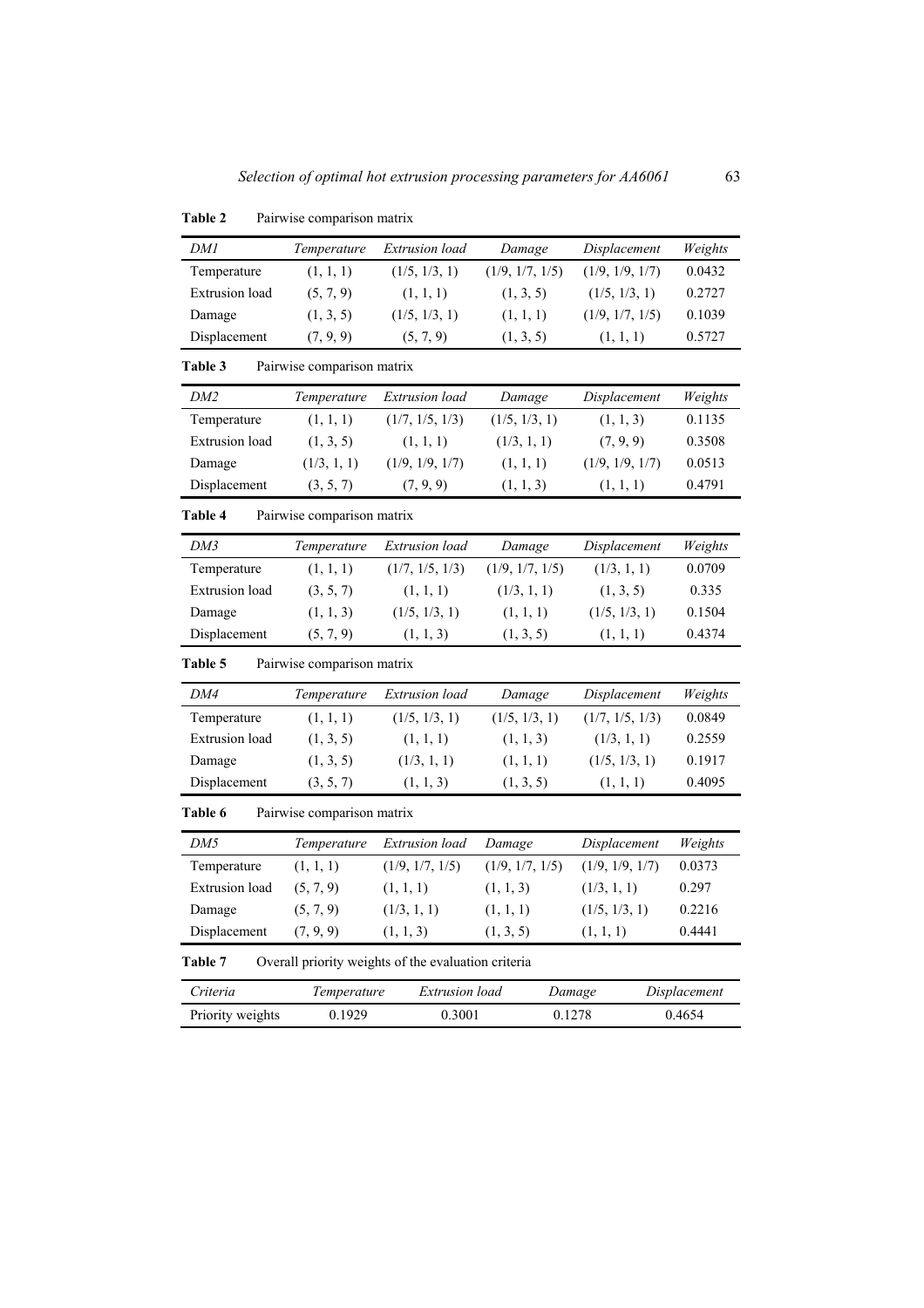| Simulation               | Process parameters |                         | Exit temperature | Extrusion        | Displacement | Damage |         |
|--------------------------|--------------------|-------------------------|------------------|------------------|--------------|--------|---------|
| expt. no.                | COF<br>Speed       |                         | <b>CHA</b>       | in ${}^{\circ}C$ | load(N)      | (mm)   | (%)     |
| $\mathbf{1}$             | 0.1                | $\mathbf{1}$            | 30               | 347              | 373,132      | 108.5  | 1.12    |
| $\overline{c}$           | 0.1                | $\mathbf{1}$            | 35               | 358              | 353,995      | 120.4  | 0.789   |
| 3                        | 0.1                | 1                       | 40               | 366              | 369,799      | 129.8  | 0.622   |
| $\overline{\mathcal{A}}$ | 0.1                | $\mathbf{1}$            | 45               | 375              | 367,720      | 137.2  | 1.64    |
| 5                        | 0.1                | $\mathfrak{Z}$          | 30               | 406              | 311,628      | 108.7  | 1.39    |
| 6                        | 0.1                | $\mathfrak{Z}$          | 35               | 305              | 409,773      | 120.5  | 2.51    |
| 7                        | 0.1                | $\mathfrak{Z}$          | 40               | 304              | 407,820      | 129.9  | 0.612   |
| $\,$ $\,$                | 0.1                | $\mathfrak{Z}$          | 45               | 310              | 394,291      | 137.8  | 1.42    |
| 9                        | 0.1                | 5                       | 30               | 384              | 342,734      | 108.1  | 1.06    |
| 10                       | 0.1                | 5                       | 35               | 397              | 316,736      | 120.6  | $1.1\,$ |
| 11                       | 0.1                | 5                       | 40               | 405              | 349,422      | 129.5  | 0.683   |
| 12                       | 0.1                | 5                       | 45               | 415              | 335,214      | 136.4  | 0.973   |
| 13                       | 0.2                | $\mathbf{1}$            | 30               | 385              | 306,906      | 109.8  | 1.85    |
| 14                       | 0.2                | $\mathbf{1}$            | 35               | 397              | 306,486      | 121.4  | 2.76    |
| 15                       | 0.2                | $\mathbf{1}$            | 40               | 406              | 311,628      | 131    | 1.39    |
| 16                       | 0.2                | $\mathbf{1}$            | 45               | 415              | 332,708      | 137.9  | 1.1     |
| 17                       | 0.2                | $\mathfrak{Z}$          | 30               | 348              | 323,280      | 107.2  | 1.22    |
| 18                       | 0.2                | $\mathfrak{Z}$          | 35               | 357              | 347,660      | 120.7  | 1.35    |
| 19                       | 0.2                | $\mathfrak{Z}$          | 40               | 367              | 344,984      | 131.8  | 1.16    |
| 20                       | 0.2                | $\mathfrak{Z}$          | 45               | 375              | 342,836      | 136.6  | 1.54    |
| 21                       | 0.2                | 5                       | 30               | 295              | 392,783      | 108.8  | 0.729   |
| 22                       | 0.2                | 5                       | 35               | 406              | 311,628      | 131    | 1.39    |
| 23                       | 0.2                | 5                       | 40               | 304              | 378,981      | 129.6  | 0.812   |
| 24                       | 0.2                | 5                       | 45               | 309              | 384,006      | 137.1  | 1.22    |
| 25                       | 0.3                | $\mathbf{1}$            | 30               | 348              | 333,611      | 110.2  | 0.528   |
| 26                       | 0.3                | $\mathbf{1}$            | 35               | 356              | 322,645      | 121.8  | 1.78    |
| 27                       | 0.3                | $\mathbf{1}$            | 40               | 367              | 384,021      | 132    | 0.413   |
| 28                       | 0.3                | $\mathbf{1}$            | 45               | 375              | 335,176      | 137    | 0.845   |
| 29                       | 0.3                | $\mathfrak{Z}$          | 30               | 384              | 301,249      | 110.1  | 1.5     |
| 30                       | 0.3                | $\overline{\mathbf{3}}$ | 35               | 395              | 308,619      | 121.7  | 1.98    |
| 31                       | 0.3                | $\mathfrak{Z}$          | 40               | 407              | 368,576      | 131.5  | 0.685   |
| 32                       | 0.3                | $\mathfrak{Z}$          | 45               | 416              | 369,711      | 138    | 0.896   |
| 33                       | 0.3                | 5                       | 30               | 295              | 351,133      | 131    | 1.39    |
| 34                       | 0.3                | 5                       | 35               | 302              | 385,309      | 123.2  | 1.74    |
| 35                       | 0.3                | 5                       | 40               | 304              | 368,576      | 130.7  | 0.927   |
| 36                       | $0.3\,$            | 5                       | 45               | 307              | 369,711      | 135.3  | 2.44    |

**Table 8** Decision matrix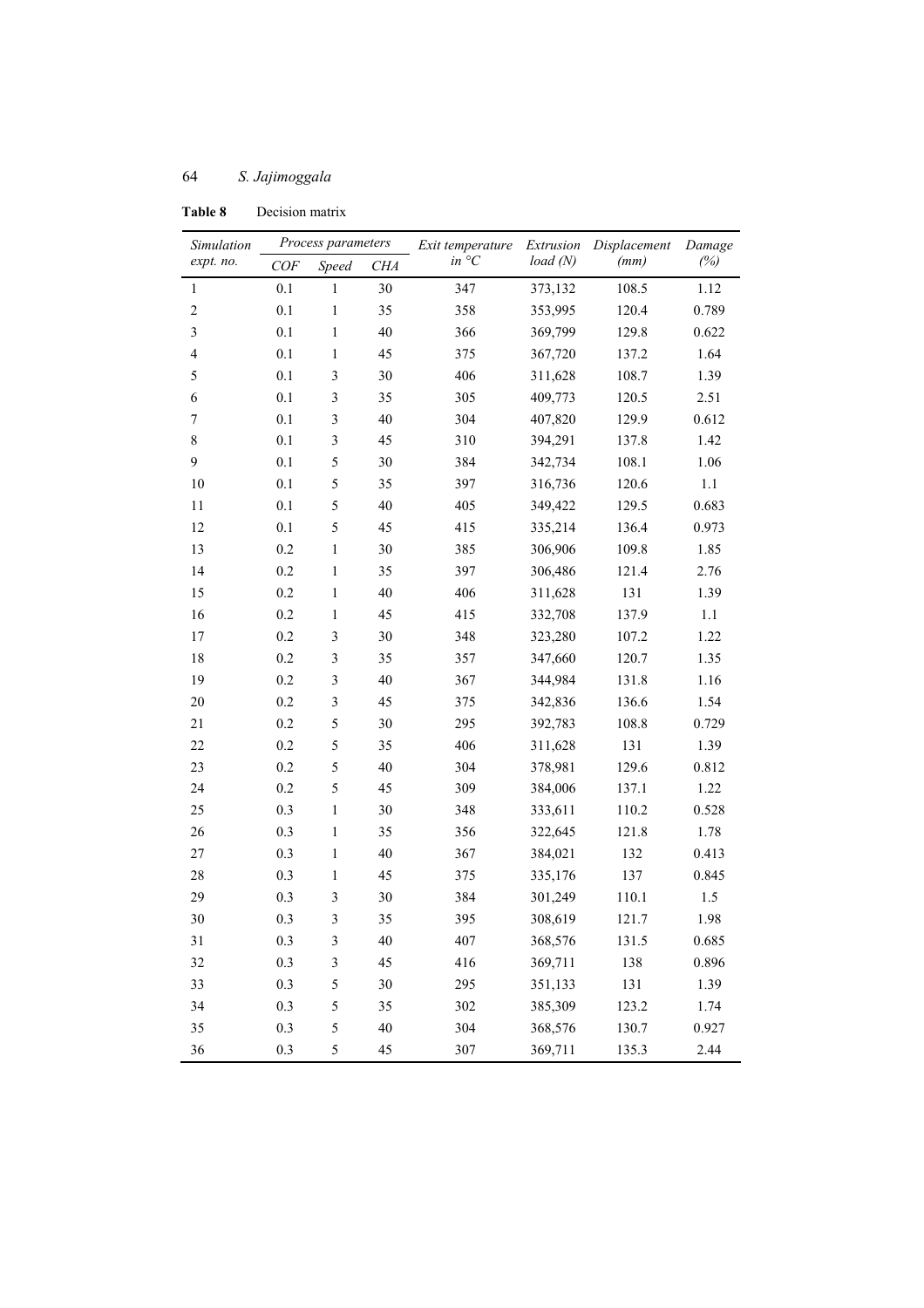#### *3.4 Preparing decision matrix*

In this step, the decision matrix is prepared from the simulation results. Table 8 represents the decision matrix. In this, criteria extrusion load, temperature and damage are assumed to be cost criteria and displacement is assumed to be benefit criteria.

#### *3.5 Evaluating weighted normalised decision matrix*

The decision matrix is normalised via equation (2) and the results are shown in Table 9.

$$
r_{ij} = \frac{x_{ij}}{\sqrt{\sum_{i=1}^{m} \sum_{j=1}^{n} x_{ij}^2}}
$$
 (2)

Then, weighted normalised decision matrix is determined using equation (3). The results are shown in Table 10.

$$
v_{ij} = w_{ij} * r_{ij} \qquad \text{for } i = 1, 2, ..., m; \ j = 1, 2, ..., m \tag{3}
$$

#### *3.6 Ranking of simulation experiments based on closeness coefficient*

From the weighted normalised values, positive ideal solution (PIS) and negative ideal solution (NIS) are determined using equations (4) to (5).

$$
\text{PIS} = \{v_i^+, \dots, v_n^+\} \text{ where } v_j^+ = \{\max(v_{ij}) \in J; \min(v_{ij}) \text{ if } j \in J'\}\
$$
 (4)

NIS = {
$$
v_i^-
$$
,...,  $v_n^-$ } where  $v_j^* = \{min(v_{ij}) \in J; max(v_{ij}) \text{ if } j \in J'\}$  (5)

The relative closeness coefficient (CC) to the ideal solution is calculated in the last step. The relative closeness to the PIS and the NIS  $D^+$  and  $D^-$  are calculated using equations (6) and (7), respectively. Equation (8) is used to calculate CC. Table 11 summarises the results.

$$
D_i^+ = \sqrt{\sum_{j=1}^n (v_j^+ - v_{ij})^2}
$$
 for  $i = 1, 2, ..., m$  (6)

$$
D_i^- = \sqrt{\sum_{j=1}^n (v_j^- - v_{ij})^2}
$$
 for  $i = 1, 2, ..., m$  (7)

$$
CC_i = \frac{D_i^-}{(D_i^+ + D_i^-)}, 0 < C_i^+ < 1 \qquad \text{for } i = 1, 2, ..., m
$$
 (8)

The higher the closeness means the better the criticality rank (CR), so the relative closeness to the ideal solution of the alternatives can be substituted as follows: Expt. no.  $11 >$  Expt. no.  $35 >$  Expt. no.  $3 >$  Expt. no.  $12 >$  Expt. no.  $36 >$  Expt. no.  $23 >$ Expt. no.  $27 >$  Expt. no.  $4 >$  Expt. no.  $31 > ...$  Experiment 11 is defined as the most optimal process parameter combination.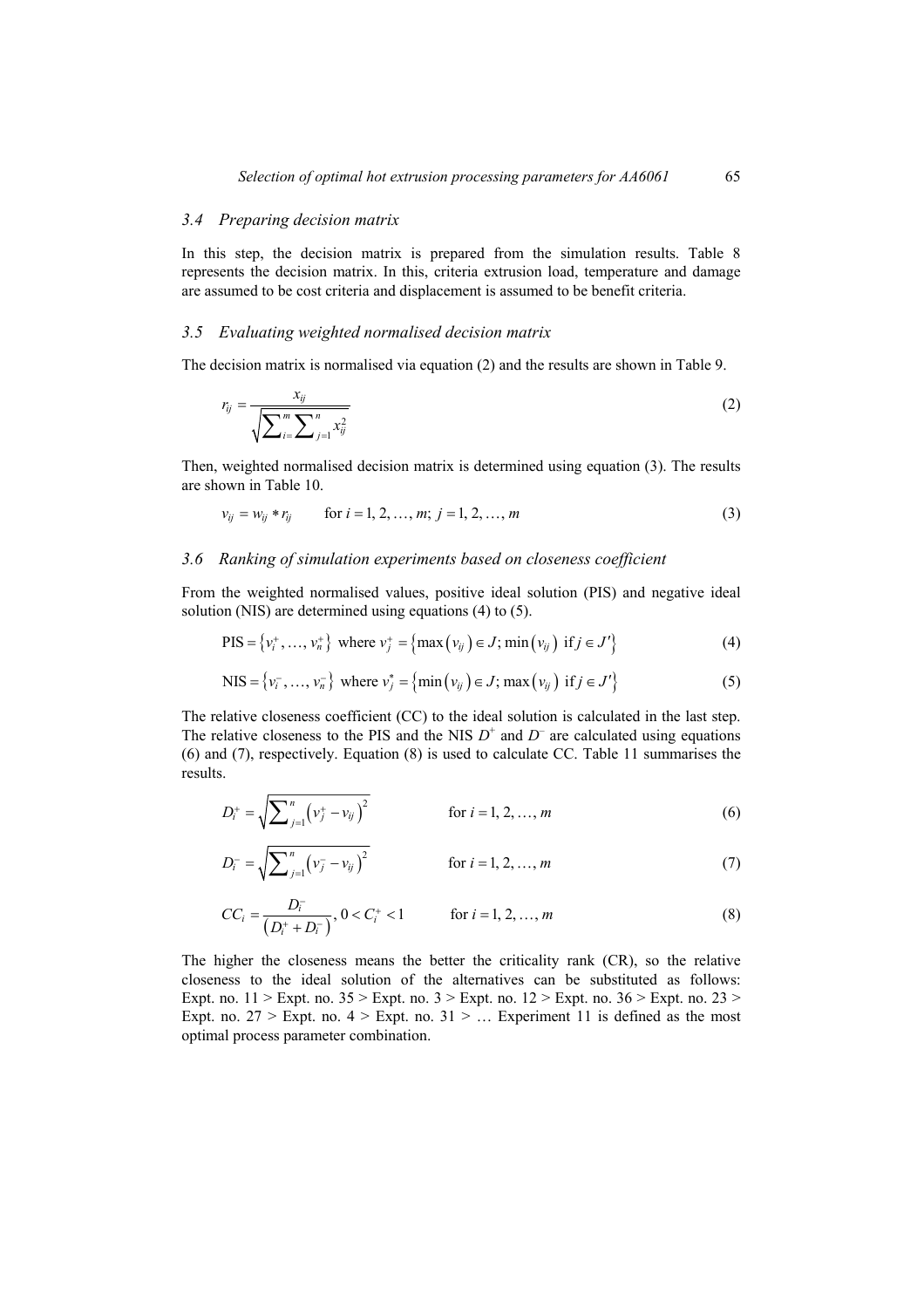| Simulation       | Exit temperature | Extrusion load | Displacement | Damage |
|------------------|------------------|----------------|--------------|--------|
| expt. no.        | $in \ ^{\circ}C$ | (N)            | (mm)         | (%)    |
| $\mathbf{1}$     | 0.1592           | 0.1768         | 0.1458       | 0.1875 |
| $\overline{c}$   | 0.1643           | 0.1677         | 0.1611       | 0.2475 |
| 3                | 0.1679           | 0.1752         | 0.1741       | 0.0856 |
| $\overline{4}$   | 0.1720           | 0.1742         | 0.1827       | 0.112  |
| 5                | 0.1863           | 0.1476         | 0.1735       | 0.1737 |
| 6                | 0.1399           | 0.1941         | 0.1631       | 0.2175 |
| $\boldsymbol{7}$ | 0.1395           | 0.1932         | 0.1731       | 0.1158 |
| 8                | 0.1422           | 0.1868         | 0.1792       | 0.305  |
| 9                | 0.1762           | 0.1623         | 0.1459       | 0.066  |
| 10               | 0.1822           | 0.1500         | 0.1613       | 0.2225 |
| 11               | 0.1859           | 0.1655         | 0.1748       | 0.0516 |
| 12               | 0.1904           | 0.1588         | 0.1814       | 0.1056 |
| 13               | 0.1766           | 0.1454         | 0.1454       | 0.2312 |
| 14               | 0.1821           | 0.1452         | 0.1607       | 0.345  |
| 15               | 0.1863           | 0.1476         | 0.1735       | 0.1737 |
| 16               | 0.1904           | 0.1576         | 0.1826       | 0.1375 |
| 17               | 0.1597           | 0.1531         | 0.1419       | 0.1525 |
| 18               | 0.1638           | 0.1647         | 0.1598       | 0.1687 |
| 19               | 0.1684           | 0.1634         | 0.1745       | 0.145  |
| 20               | 0.1720           | 0.16244        | 0.1809       | 0.1925 |
| 21               | 0.1353           | 0.1861         | 0.1441       | 0.0911 |
| 22               | 0.1863           | 0.1476         | 0.1735       | 0.1737 |
| 23               | 0.1395           | 0.1795         | 0.1716       | 0.1015 |
| 24               | 0.1418           | 0.1819         | 0.1815       | 0.1525 |
| 25               | 0.1597           | 0.1580         | 0.1439       | 0.1737 |
| 26               | 0.1633           | 0.1528         | 0.1596       | 0.3137 |
| 27               | 0.1684           | 0.1819         | 0.1720       | 0.0765 |
| 28               | 0.1720           | 0.1588         | 0.1825       | 0.1775 |
| 29               | 0.1762           | 0.1427         | 0.1437       | 0.14   |
| 30               | 0.1812           | 0.1462         | 0.1594       | 0.0986 |
| 31               | 0.1867           | 0.1746         | 0.1719       | 0.0777 |
| 32               | 0.1909           | 0.1751         | 0.1817       | 0.205  |
| 33               | 0.1353           | 0.1663         | 0.1431       | 0.1325 |
| 34               | 0.1385           | 0.1825         | 0.1597       | 0.1375 |
| 35               | 0.1395           | 0.1746         | 0.1715       | 0.0853 |
| 36               | 0.1408           | 0.1751         | 0.1806       | 0.1216 |

**Table 9** Normalised decision matrix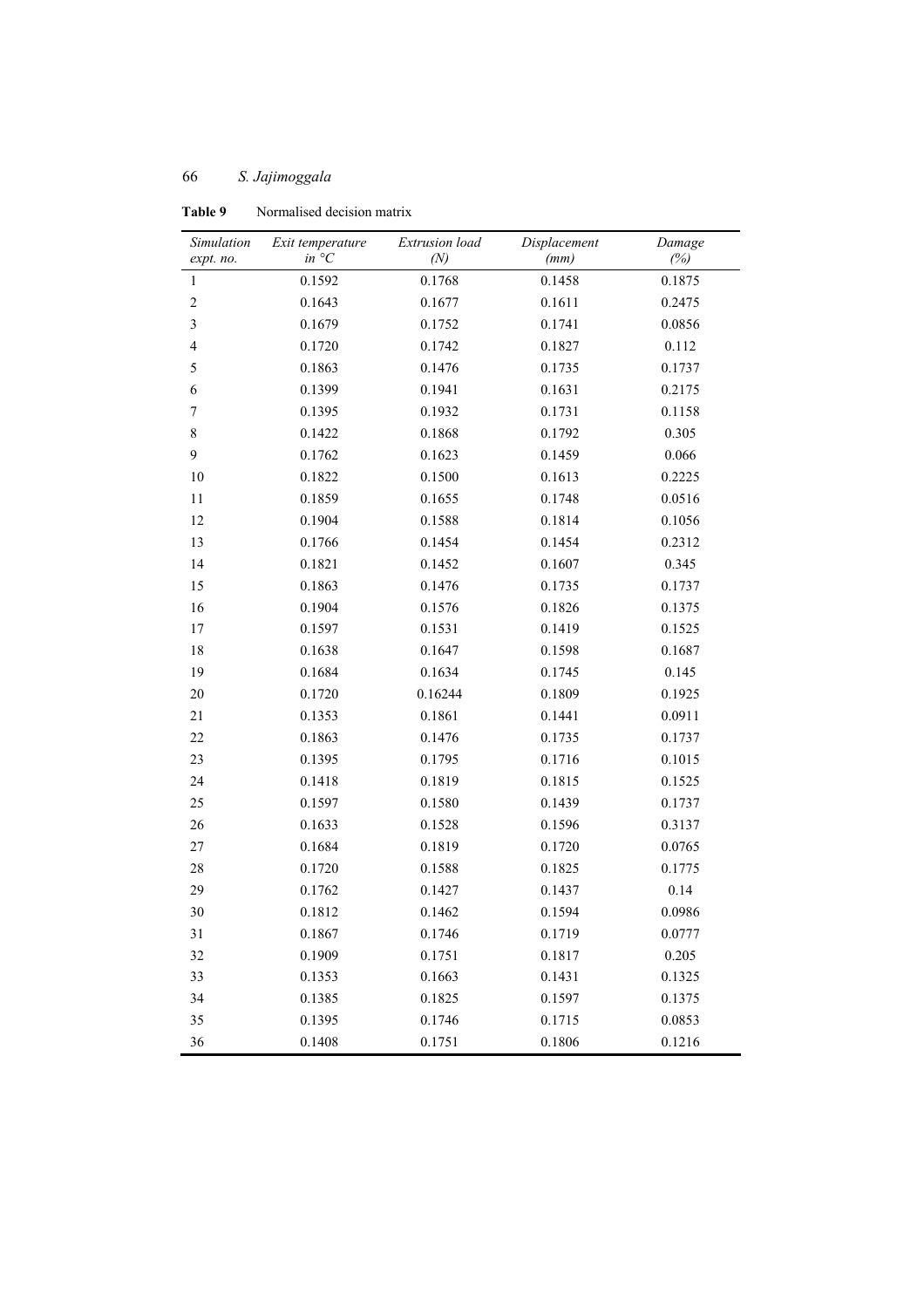| Simulation<br>expt. no. | Exit temperature<br>$in^{\circ}C$ | Extrusion load<br>(N) | Displacement<br>(mm) | Damage<br>(%) |
|-------------------------|-----------------------------------|-----------------------|----------------------|---------------|
| $\mathbf{1}$            | 0.0307                            | 0.0530                | 0.0678               | 0.0239        |
| $\overline{c}$          | 0.0316                            | 0.0503                | 0.0750               | 0.0316        |
| 3                       | 0.0324                            | 0.0525                | 0.0810               | 0.0109        |
| $\overline{4}$          | 0.0331                            | 0.0522                | 0.0850               | 0.0143        |
| 5                       | 0.0359                            | 0.0443                | 0.0807               | 0.0221        |
| 6                       | 0.0270                            | 0.0582                | 0.0759               | 0.0277        |
| $\boldsymbol{7}$        | 0.0269                            | 0.0579                | 0.0805               | 0.0147        |
| 8                       | 0.0274                            | 0.0560                | 0.0834               | 0.0389        |
| 9                       | 0.0339                            | 0.0487                | 0.0679               | 0.0084        |
| 10                      | 0.0351                            | 0.0450                | 0.0750               | 0.0284        |
| 11                      | 0.0358                            | 0.0496                | 0.0813               | 0.0065        |
| 12                      | 0.0367                            | 0.0476                | 0.0844               | 0.0134        |
| 13                      | 0.0340                            | 0.0436                | 0.0676               | 0.0295        |
| 14                      | 0.0351                            | 0.0435                | 0.0748               | 0.0440        |
| 15                      | 0.0359                            | 0.0443                | 0.0807               | 0.0221        |
| 16                      | 0.0367                            | 0.0473                | 0.0850               | 0.0175        |
| 17                      | 0.0308                            | 0.0459                | 0.0660               | 0.0194        |
| 18                      | 0.0316                            | 0.0494                | 0.0744               | 0.0215        |
| 19                      | 0.0324                            | 0.0490                | 0.0812               | 0.0185        |
| 20                      | 0.0331                            | 0.0487                | 0.0842               | 0.0245        |
| 21                      | 0.0261                            | 0.0558                | 0.0670               | 0.0116        |
| 22                      | 0.0359                            | 0.0443                | 0.0807               | 0.0221        |
| 23                      | 0.0269                            | 0.0538                | 0.0798               | 0.0129        |
| 24                      | 0.0273                            | 0.0546                | 0.0845               | 0.0194        |
| 25                      | 0.0308                            | 0.0474                | 0.0670               | 0.0221        |
| 26                      | 0.0315                            | 0.0458                | 0.0742               | 0.0400        |
| 27                      | 0.0324                            | 0.0546                | 0.0800               | 0.0097        |
| 28                      | 0.0331                            | 0.0476                | 0.0849               | 0.0226        |
| 29                      | 0.0339                            | 0.0428                | 0.0668               | 0.0178        |
| 30                      | 0.0349                            | 0.0438                | 0.0742               | 0.0125        |
| 31                      | 0.0360                            | 0.0524                | 0.0800               | 0.0099        |
| 32                      | 0.0368                            | 0.0525                | 0.0845               | 0.0261        |
| 33                      | 0.0261                            | 0.0499                | 0.0664               | 0.0169        |
| 34                      | 0.0267                            | 0.0547                | 0.0743               | 0.0175        |
| 35                      | 0.0269                            | 0.0524                | 0.0798               | 0.0109        |
| 36                      | 0.0271                            | 0.0525                | 0.0840               | 0.0155        |

**Table 10** Weighted normalised decision matrix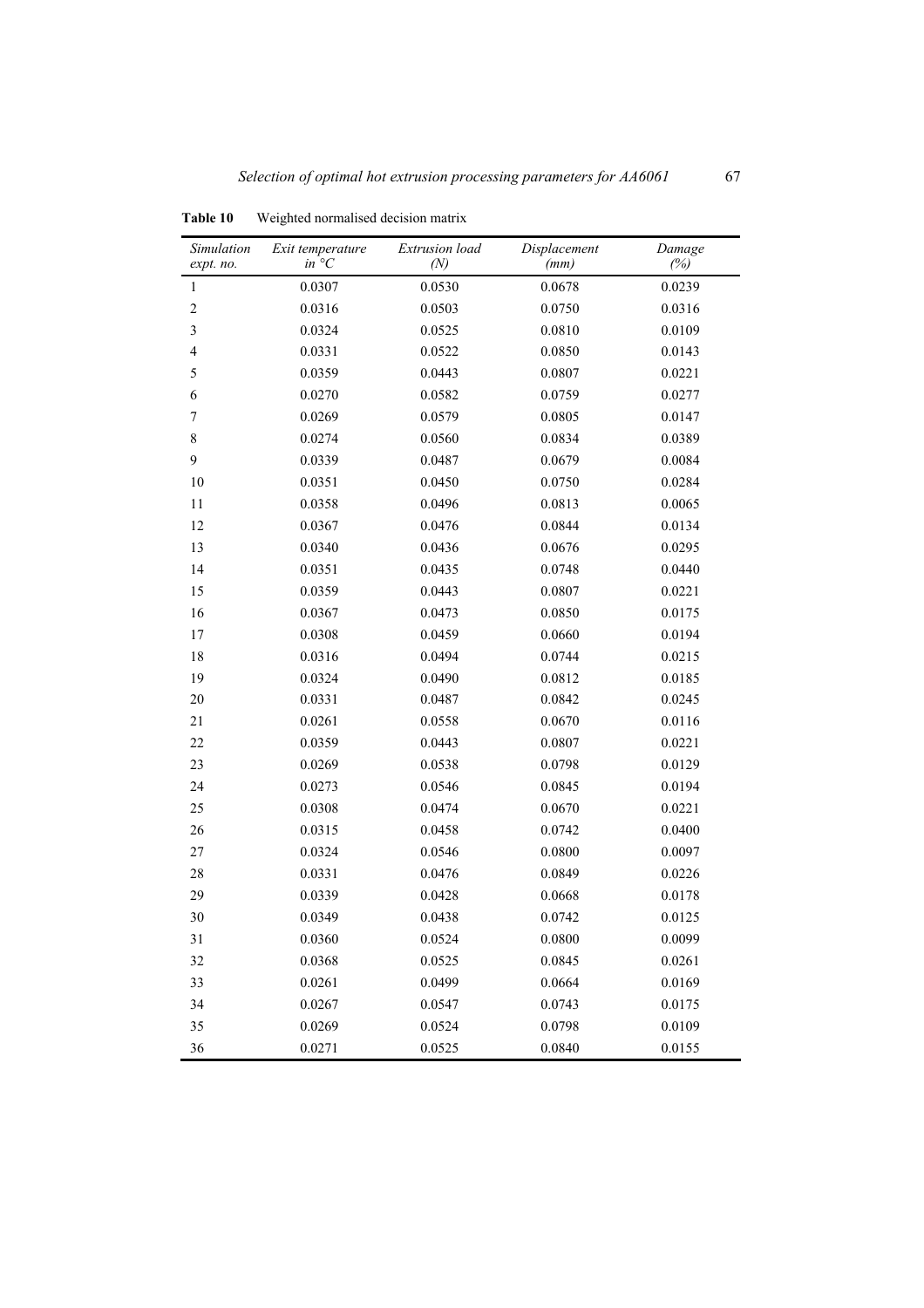| Simulation       | Process parameters |                         |            |          |          |                                        |                       |
|------------------|--------------------|-------------------------|------------|----------|----------|----------------------------------------|-----------------------|
| expt. no. i      | COF                | Speed                   | <b>CHA</b> | $D_i^+$  | $D_i^-$  | $CC_i = \frac{D^{-}}{(D^{+} + D^{-})}$ | $CR_i$                |
| $\mathbf{1}$     | 0.1                | 1                       | 30         | 0.02688  | 0.02173  | 0.44702621                             | 30                    |
| $\overline{c}$   | 0.1                | $\mathbf{1}$            | 35         | 0.02853  | 0.018005 | 0.386912                               | 33                    |
| $\mathfrak{Z}$   | 0.1                | 1                       | $40\,$     | 0.013016 | 0.037059 | 0.740061743                            | $\mathfrak{Z}$        |
| $\overline{4}$   | 0.1                | $\boldsymbol{l}$        | 45         | 0.014105 | 0.035982 | 0.71839519                             | $\boldsymbol{\delta}$ |
| 5                | 0.1                | 3                       | 30         | 0.018989 | 0.029817 | 0.610928618                            | 17                    |
| 6                | 0.1                | 3                       | 35         | 0.027764 | 0.021423 | 0.435536931                            | 31                    |
| $\boldsymbol{7}$ | 0.1                | 3                       | 40         | 0.017828 | 0.034122 | 0.656821168                            | 13                    |
| 8                | 0.1                | $\overline{\mathbf{3}}$ | 45         | 0.035021 | 0.02047  | 0.36888952                             | 34                    |
| 9                | 0.1                | 5                       | 30         | 0.019847 | 0.037036 | 0.651091892                            | 14                    |
| 10               | 0.1                | 5                       | 35         | 0.025734 | 0.02244  | 0.465810807                            | 29                    |
| 11               | 0.1                | 5                       | 40         | 0.012467 | 0.041374 | 0.768447128                            | $\mathfrak{1}$        |
| 12               | 0.1                | 5                       | 45         | 0.013569 | 0.037206 | 0.73276392                             | $\overline{4}$        |
| 13               | 0.2                | 1                       | 30         | 0.029874 | 0.020858 | 0.411142983                            | 32                    |
| 14               | 0.2                | $\mathbf{1}$            | 35         | 0.039879 | 0.01718  | 0.301094501                            | 36                    |
| 15               | 0.2                | 1                       | 40         | 0.018989 | 0.029817 | 0.610928618                            | 17                    |
| 16               | 0.2                | $\mathbf{1}$            | 45         | 0.01591  | 0.034356 | 0.683486269                            | 11                    |
| 17               | 0.2                | 3                       | 30         | 0.023627 | 0.028139 | 0.543580393                            | 26                    |
| 18               | 0.2                | 3                       | 35         | 0.020276 | 0.026098 | 0.562775073                            | 25                    |
| 19               | 0.2                | 3                       | 40         | 0.015365 | 0.0314   | 0.671435543                            | 12                    |
| 20               | 0.2                | 3                       | 45         | 0.020236 | 0.028486 | 0.584662595                            | 22                    |
| 21               | 0.2                | 5                       | 30         | 0.022778 | 0.034243 | 0.600533136                            | 21                    |
| 22               | 0.2                | 5                       | 35         | 0.018989 | 0.029817 | 0.610928618                            | 17                    |
| 23               | 0.2                | 5                       | 40         | 0.013791 | 0.035708 | 0.721388506                            | 6                     |
| 24               | 0.2                | 5                       | 45         | 0.0175   | 0.03236  | 0.649008259                            | 15                    |
| 25               | 0.3                | $\mathbf{1}$            | 30         | 0.024751 | 0.025152 | 0.504016995                            | 28                    |
| 26               | 0.3                | $\mathbf{1}$            | 35         | 0.035711 | 0.016274 | 0.313056922                            | 35                    |
| $27\,$           | 0.3                | 1                       | 40         | 0.014635 | 0.037465 | 0.719100866                            | $\boldsymbol{7}$      |
| 28               | 0.3                | $\mathbf{1}$            | 45         | 0.018216 | 0.030643 | 0.627172671                            | 16                    |
| 29               | 0.3                | 3                       | 30         | 0.022806 | 0.030531 | 0.572414265                            | 24                    |
| 30               | 0.3                | 3                       | 35         | 0.015271 | 0.035587 | 0.699736253                            | 10                    |
| 31               | 0.3                | 3                       | 40         | 0.015055 | 0.037333 | 0.712627978                            | 9                     |
| 32               | 0.3                | 3                       | 45         | 0.024359 | 0.026345 | 0.519582022                            | 27                    |
| 33               | 0.3                | 5                       | 30         | 0.022286 | 0.030347 | 0.576575243                            | 23                    |
| 34               | 0.3                | 5                       | 35         | 0.019457 | 0.029737 | 0.604490984                            | 20                    |
| 35               | 0.3                | 5                       | 40         | 0.011761 | 0.037693 | 0.76218465                             | $\overline{c}$        |
| 36               | 0.3                | 5                       | 45         | 0.013296 | 0.035542 | 0.727753975                            | 5                     |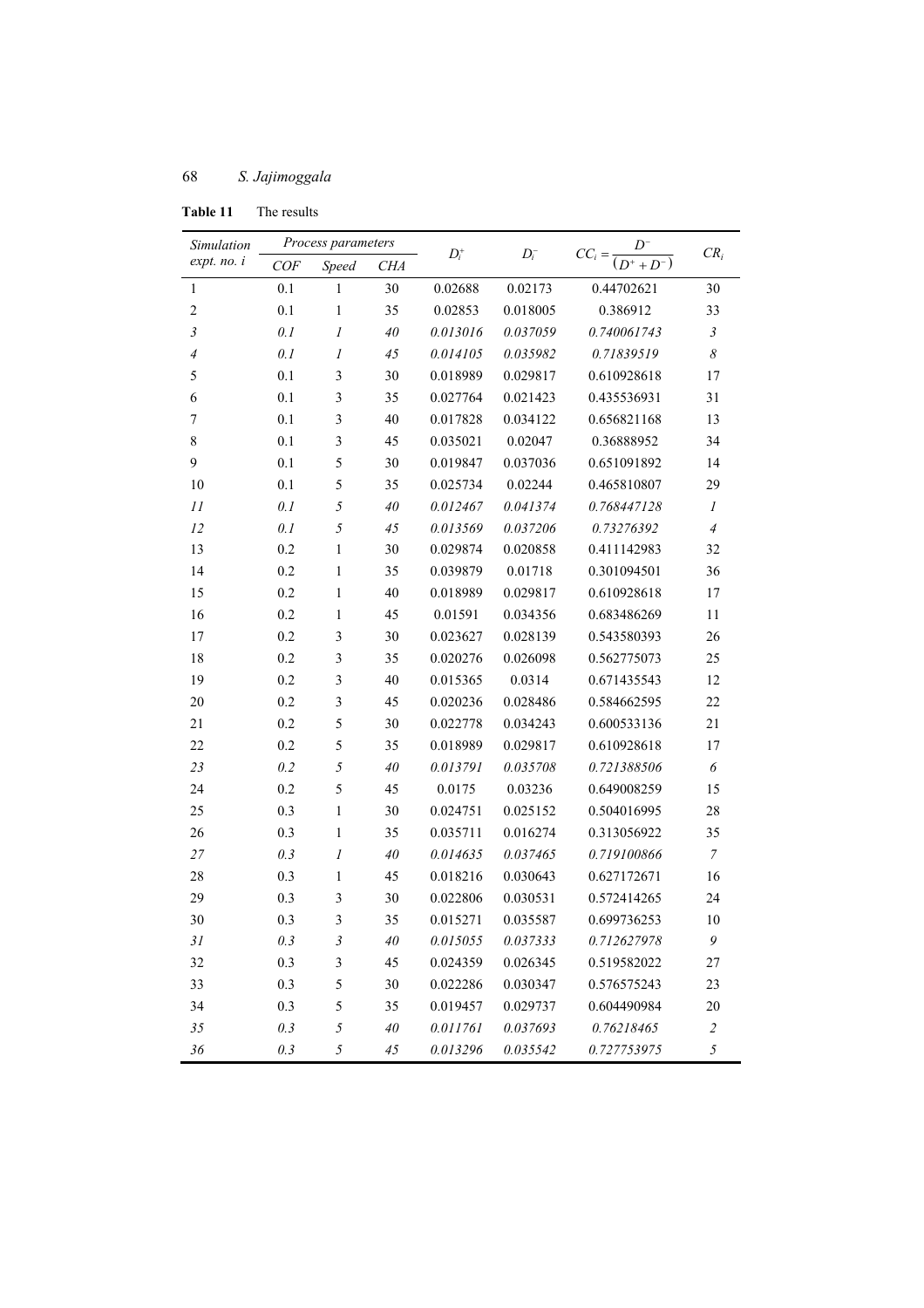| Expt.          | Process parameters |                         |            |                       | ${\cal CR}$<br>CR13<br>CR12 |                  | CR14 CR23        |                  | CR24<br>CR34          |                  | CR (equal                |
|----------------|--------------------|-------------------------|------------|-----------------------|-----------------------------|------------------|------------------|------------------|-----------------------|------------------|--------------------------|
| no.            | COF                | <b>Speed</b>            | <b>CHA</b> |                       |                             |                  |                  |                  |                       |                  | weights)                 |
| $\mathbf{1}$   | 0.1                | $\mathbf{1}$            | 30         | 30                    | 30                          | 31               | 28               | 24               | 29                    | 27               | 27                       |
| $\overline{c}$ | 0.1                | 1                       | 35         | 33                    | 33                          | 32               | 33               | 33               | 33                    | 33               | 33                       |
| $\mathfrak{Z}$ | 0.1                | 1                       | $40\,$     | $\mathfrak{Z}$        | $\overline{A}$              | 6                | $\overline{4}$   | 9                | $\mathfrak{Z}$        | 6                | $\sqrt{2}$               |
| 4              | 0.1                | $\mathbf{1}$            | 45         | $\,8\,$               | 8                           | 11               | 10               | 14               | 9                     | 11               | 11                       |
| 5              | 0.1                | 3                       | 30         | 17                    | 22                          | 15               | 22               | 27               | 20                    | 23               | 22                       |
| 6              | 0.1                | $\mathfrak{Z}$          | 35         | 31                    | 29                          | 33               | 30               | 23               | 31                    | 30               | 30                       |
| 7              | 0.1                | $\mathfrak{Z}$          | 40         | 13                    | $\epsilon$                  | 26               | 12               | 6                | 13                    | 12               | 13                       |
| 8              | 0.1                | $\mathfrak{Z}$          | 45         | 34                    | 32                          | 36               | 34               | 31               | 34                    | 34               | 34                       |
| 9              | 0.1                | 5                       | 30         | 14                    | 16                          | $\overline{4}$   | $\tau$           | 11               | 10                    | $\overline{c}$   | $\overline{\mathcal{A}}$ |
| 10             | 0.1                | 5                       | 35         | 29                    | 31                          | 28               | 31               | 32               | 30                    | 31               | 31                       |
| 11             | 0.1                | 5                       | 40         | $\boldsymbol{l}$      | $\boldsymbol{7}$            | $\sqrt{2}$       | $\boldsymbol{l}$ | 13               | $\boldsymbol{l}$      | $\cal I$         | $\sqrt{2}$               |
| 12             | 0.1                | 5                       | 45         | $\overline{4}$        | 11                          | 3                | $\,$ $\,$        | 21               | 5                     | $10\,$           | $10\,$                   |
| 13             | 0.2                | $\mathbf{1}$            | 30         | 32                    | 34                          | 29               | 32               | 30               | 32                    | 32               | 32                       |
| 14             | 0.2                | $\mathbf{1}$            | 35         | 36                    | 36                          | 34               | 36               | 36               | 36                    | 36               | 36                       |
| 15             | 0.2                | $\mathbf{1}$            | 40         | 17                    | 22                          | 15               | 22               | 27               | 20                    | 23               | 22                       |
| 16             | 0.2                | $\mathbf{1}$            | 45         | 11                    | 17                          | $\boldsymbol{7}$ | 14               | 25               | 12                    | 15               | 16                       |
| 17             | 0.2                | $\mathfrak{Z}$          | 30         | 26                    | 26                          | 18               | 20               | 12               | 24                    | 19               | 20                       |
| 18             | 0.2                | $\mathfrak{Z}$          | 35         | 25                    | 21                          | 22               | 21               | 20               | 25                    | 21               | 21                       |
| 19             | 0.2                | $\mathfrak{Z}$          | 40         | 12                    | 12                          | 12               | 16               | 16               | 14                    | 18               | 17                       |
| 20             | 0.2                | $\mathfrak{Z}$          | 45         | 22                    | 20                          | 27               | 27               | 26               | 26                    | 28               | 28                       |
| 21             | 0.2                | 5                       | 30         | 21                    | 15                          | 21               | 11               | $\overline{4}$   | 15                    | $\boldsymbol{7}$ | $\,$ 8 $\,$              |
| 22             | 0.2                | 5                       | 35         | 17                    | 22                          | 15               | 22               | 27               | 20                    | 23               | 22                       |
| 23             | 0.2                | 5                       | $40\,$     | $\boldsymbol{\delta}$ | $\overline{c}$              | 13               | 6                | $\sqrt{2}$       | $\boldsymbol{\delta}$ | 9                | $\overline{7}$           |
| 24             | 0.2                | 5                       | 45         | 28                    | 27                          | 23               | 26               | 18               | 27                    | 22               | 25                       |
| 25             | 0.3                | $\mathbf{1}$            | 30         | 28                    | 27                          | 23               | 26               | 18               | 27                    | 22               | 25                       |
| 26             | 0.3                | $\mathbf{1}$            | 35         | 35                    | 35                          | 35               | 35               | 35               | 35                    | 35               | 35                       |
| 27             | 0.3                | $\boldsymbol{l}$        | $40\,$     | $\boldsymbol{7}$      | 5                           | 14               | $\sqrt{2}$       | 10               | 6                     | $\mathfrak{Z}$   | $\mathfrak{Z}$           |
| 28             | 0.3                | $\mathbf{1}$            | 45         | 16                    | 18                          | 20               | 25               | 22               | 23                    | 26               | 26                       |
| 29             | 0.3                | $\mathfrak{Z}$          | 30         | 24                    | 25                          | 9                | 19               | 19               | 19                    | 17               | 18                       |
| 30             | 0.3                | $\overline{\mathbf{3}}$ | 35         | 10                    | 14                          | $\mathbf{1}$     | 9                | 15               | 7                     | 8                | 9                        |
| 31             | 0.3                | $\mathfrak{Z}$          | 40         | 9                     | 10                          | $\,$ 8 $\,$      | 5                | 17               | $\overline{4}$        | $\overline{4}$   | $\sqrt{6}$               |
| 32             | 0.3                | $\mathfrak{Z}$          | 45         | 27                    | 28                          | 30               | 29               | 34               | 28                    | 29               | 29                       |
| 33             | 0.3                | 5                       | 30         | 23                    | 19                          | 19               | 17               | 5                | 18                    | 14               | 14                       |
| 34             | 0.3                | 5                       | 35         | 20                    | 13                          | 25               | 15               | $\boldsymbol{7}$ | 17                    | 16               | 15                       |
| 35             | 0.3                | $\sqrt{2}$              | $40\,$     | $\sqrt{2}$            | $\cal I$                    | $\sqrt{2}$       | $\mathfrak{Z}$   | $\cal I$         | $\sqrt{2}$            | 5                | $\cal I$                 |
| 36             | 0.3                | 5                       | 45         | 5                     | $\mathfrak{Z}$              | $10\,$           | 13               | $\mathfrak{Z}$   | 11                    | 13               | 12                       |

**Table 12** Sensitivity analysis results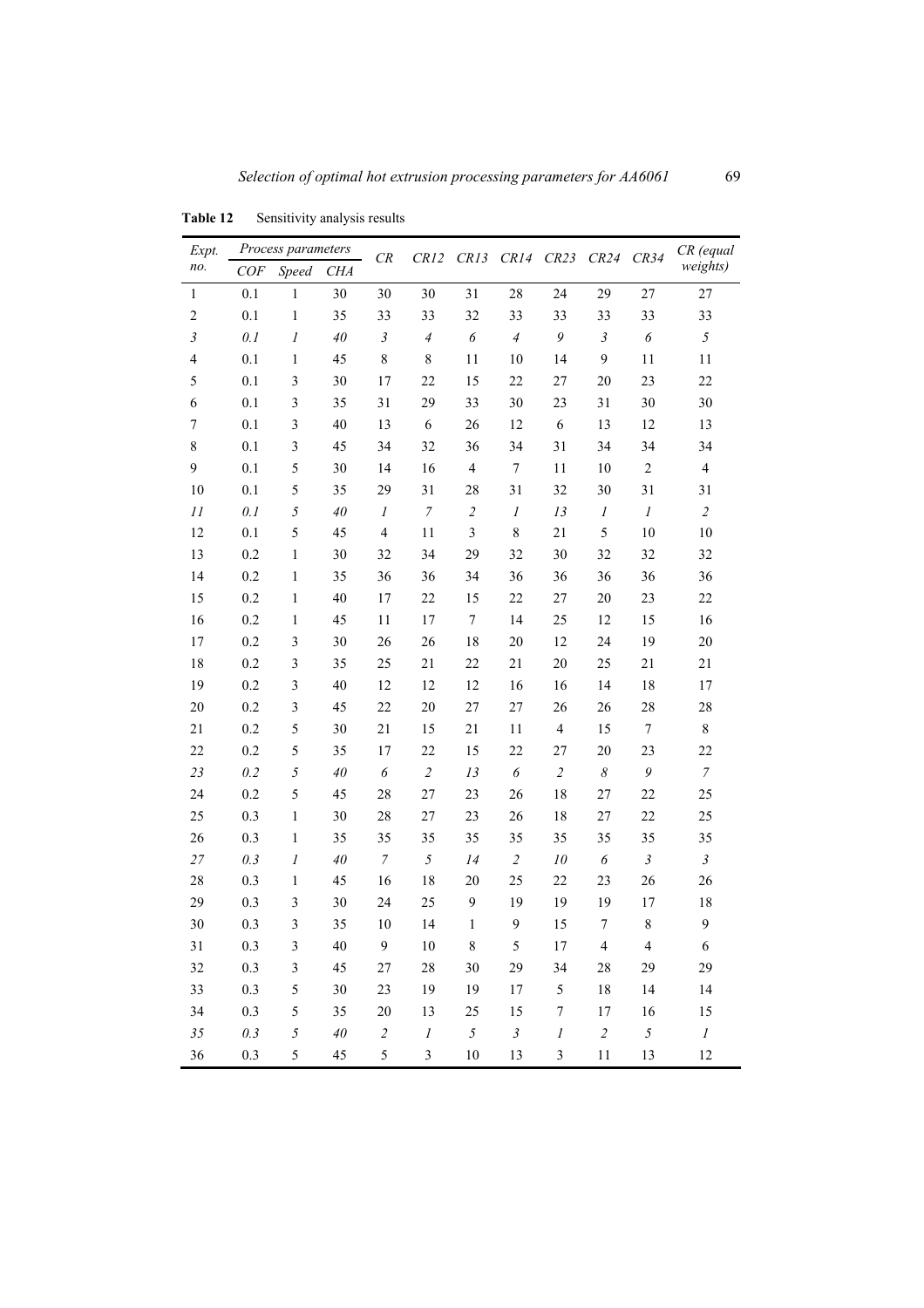#### **4 Sensitivity analysis**

Sensitivity analysis is carried out for getting accurate results. Sensitivity analysis is conducted to explore the influence of criteria in determining the experiment priority. It is done by swapping criterion's weights with one another, then calculating new CR for each criteria weight interchanging. So, seven different calculations are formed and different names are given for each calculation as follows: calculations CR12, CR13, CR14, CR23, CR24, CR34 and CR (equal weights). For example, CR13 means CR of experiment when criterion 1's and criterion 3's weights have interchanged and CR (equal) means all the criterion were given equal priority weights. Table 12 summarises new CR values of the experiment alternatives, when the weights have interchanged among various criterions. From the results, it is observed that in most of the cases though the weights have been interchanged, experiments nos.: 3, 11, 23, 27 and 35, conducted at CHA =  $400$  are in the top ten ranks. Hence, it can be concluded that cone angle is the most influencing parameter among the three parameters. Ram speed and friction coefficients occupy second and third positions, respectively.

#### **5 Conclusions**

The present work demonstrates and establishes the flow of the simulation of hot *direct* extrusion process using DEFORM-3D followed by hybrid MCDM technique for the selection of optimal hot extrusion process parameters. Simulation is carried out by varying the process parameters and the results of 36 simulations are considered with respect to output criteria. Four main criteria, load (C1), temperature (C2), max. principal stress (C3) and displacement (C4) are chosen by using expert interview. Then, priority weights were derived using *fuzzy* AHP and order of significance of criteria are found to be Displacement > Extrusion load > Temperature > Damage. Based on the priority weights, all the simulation experiments considered were sorted using TOPSIS. From the results (Table 11), it is observed that for a given COF and ram speed, experiments conducted with 400 and 450 CHA have better ranks. As the ram speed is increasing, the results are good since at high ram speeds heat loss during extrusion is minimum thereby less pressure is required to extrude. As the friction coefficient is increasing, poor ranks are obtained. Hence, it can be concluded that optimal hot extrusion process parameters combination is  $COF = 0.1$ , ram speed = 5 mm/sec and CHA = 400.

#### **Acknowledgements**

The authors acknowledge the financial support provided by the Science and Engineering Research Board (SERB), Department of Science and Technology, Ministry of Science and Technology, Government of India.

The authors also express their appreciation to the editor Madjid Tavana, of *Int. J. of Knowledge Engineering and Data Mining* and two anonymous reviewers for their insightful and constructive comments on an earlier version of this manuscript.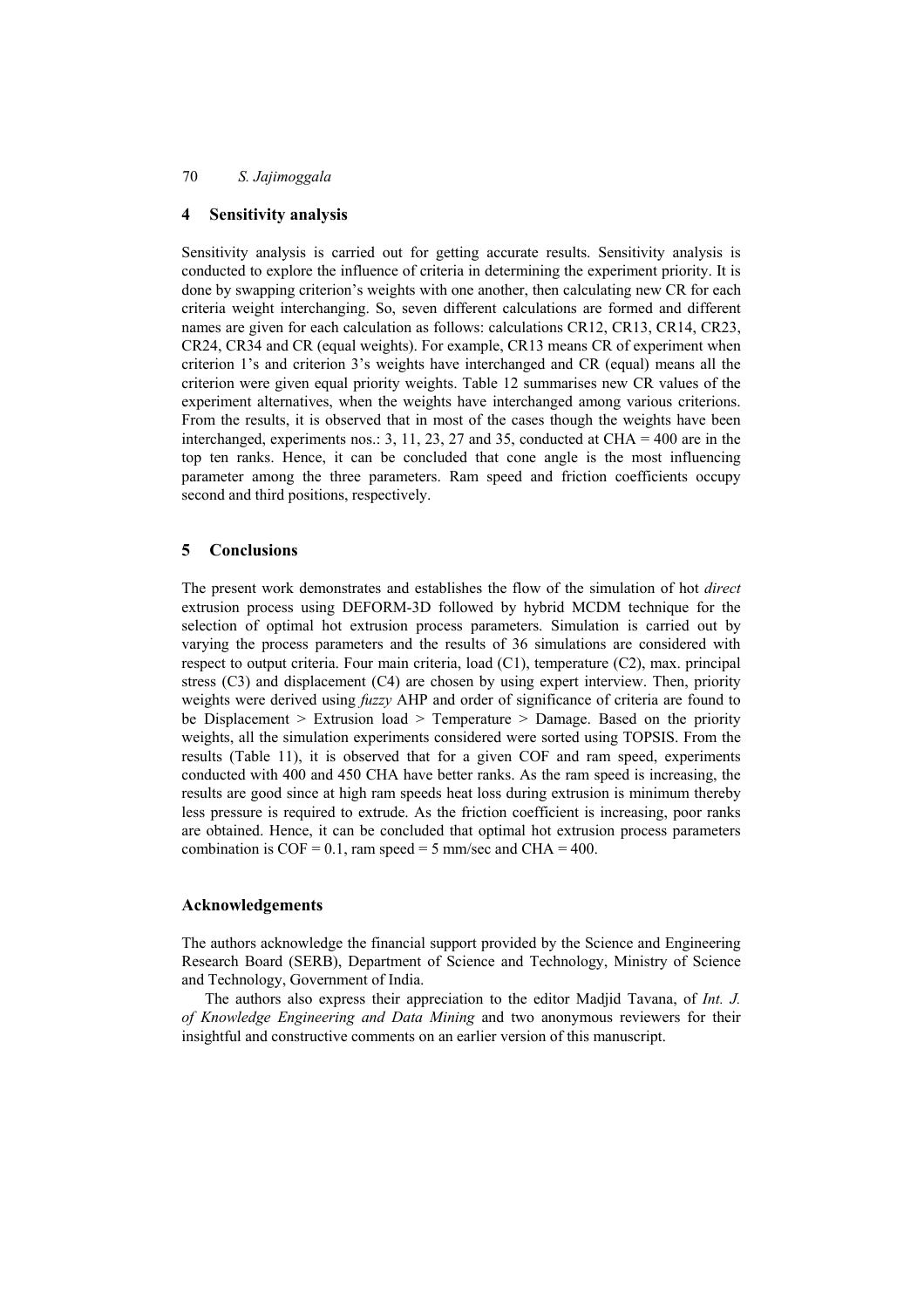#### **References**

- Amelian, S., Ahmadi, A.M. and Koofigar, H.R. (2016) 'Assessment and prioritization of project risk in the oil and gas industry using fuzzy TOPSIS method', *Int. J. of Decision Sciences, Risk and Management*, Vol. 6, No. 4, pp.363–372.
- Amini, M.T., Keshavarz, E., Keshavarz, A. and Bagheri, S.M. (2016) 'Prioritisation and performance evaluation of employees at strategic human resource management process using fuzzy AHP and fuzzy TOPSIS methods', *Int. J. of Productivity and Quality Management*, Vol. 17, No. 1, pp.61–81.
- Amiri, M.P. (2010) 'Project selection for oil-fields development by using AHP and fuzzy TOPSIS method', *Expert Systems with Applications*, Vol. 37, No. 9, pp.6218–66224.
- Arif, A.F.M., Sheikh, A.K., Qamar, S.Z. and Al-Fuahid, K.M. (2001) 'Variation of pressure with ram speed and die profile in hot extrusion of aluminium-6063', *Journal of Materials and Manufacturing Processes*, Vol. 16, No. 5, pp.701–716.
- Barbara, R., Lorenzo, D. and Luca, T. (2015) 'Multi-objective optimization of the extrusion process', *Aluminium Two Thousand World Congress and International Conference on Extrusion and Benchmark*, Vol. 2, pp.4847–4855.
- Bressana, J.D., Martinsb, M.M. and Sérgio, T. (2015) 'Analysis of aluminium hot extrusion by finite volume method', *Mater. Today Proceedings*, Vol. 2, No. 10, pp.4740–4747.
- Carmine, L., Robert, M., Vincenzo, T. and Nadla, U. (2010) 'Artificial neural networks to optimize the extrusion of an aluminium alloy', *International Journal of Manufacturing*, Vol. 21, No. 4, pp.569–574.
- Chang, D.Y. (1996) 'Applications of the extent analysis method on fuzzy AHP', *European Journal of Operational Research*, Vol. 95, No. 3, pp.649–655.
- Chen, F.K., Chaung, W.C. and Tong, S. (2008) 'Finite element analysis of multi-hole extrusion of aluminum-alloy tubes', *Journal of Materials Processing Technology*, Vol. 201, No. 1, pp.150–155.
- Chou, S-W. and Chang, Y-C. (2008) 'The implementation factors that influence the ERP (enterprise resource planning) benefits', *Decision Support Systems*, Vol. 46, No. 1, pp.149–157.
- Cunsheng, Z., Guoqun, Z., Hao, C., Yanjin, G. and Hengkui, L. (2012) 'Optimization of an aluminium alloy extrusion process based on Taguchi's method with S/N analysis', *International Journal of Manufacturing Technology*, Vol. 60, Nos. 5–8, pp.589–599.
- Das, B., Roy, S., Rai, R.N. and Saha, S.C. (2017) 'Multiobjective optimization of in situ process parameters in preparation of Al-4.5%Cu-TiC MMC using a grey relation based teaching-learning-based optimization algorithm', *J. Process Mechanical Engineering*, Vol. 232, No. 4, pp.1–15.
- Delbecq, A.L., Van de Ven, A.H. and Gustafson, D.H. (1975) *Group Techniques for Program Planning*, Scott, Foresman, and Co., Glenview, IL.
- Duan, X., Velay, X. and Sheppard, T. (2004) 'Application of finite element method in the hot extrusion of aluminium alloys', *Journal of Material Science and Engineering*, Vol. A369, Nos. 1–2, pp.66–75.
- DurgaPrasad, M.V.R. and Kirankumar, N. (2018) 'Process parameters optimization in friction stir welding by ANOVA', *Materials Today Proceedings*, Vol. 5, No. 2, pp.4824–4831.
- Gagliardi, F., Ciancio, C. and Ambrogio, G. (2017) 'Optimization of porthole die extrusion by grey-Taguchi relational analysis', *International Journal of Advanced Manufacturing Technology*, DOI: 10.1007/s00170-017-0917-6.
- Hongjun, H.U., Zhang, D., Fusheng, P. and Yang, M. (2009) 'Analysis of the cracks formation on surface of extruded magnesium rod based on numerical modelling and experimental verification', *Acta Metallurgica Sinca. (Engl. Lett.)*, Vol. 22, No. 5, pp.353–364.
- Hu, H-J. (2013) 'The effects of special extrusion on the grain refinements of magnesium alloy', *Int. J. of Microstructure and Materials Properties*, Vol. 8, No. 6, pp.436–446.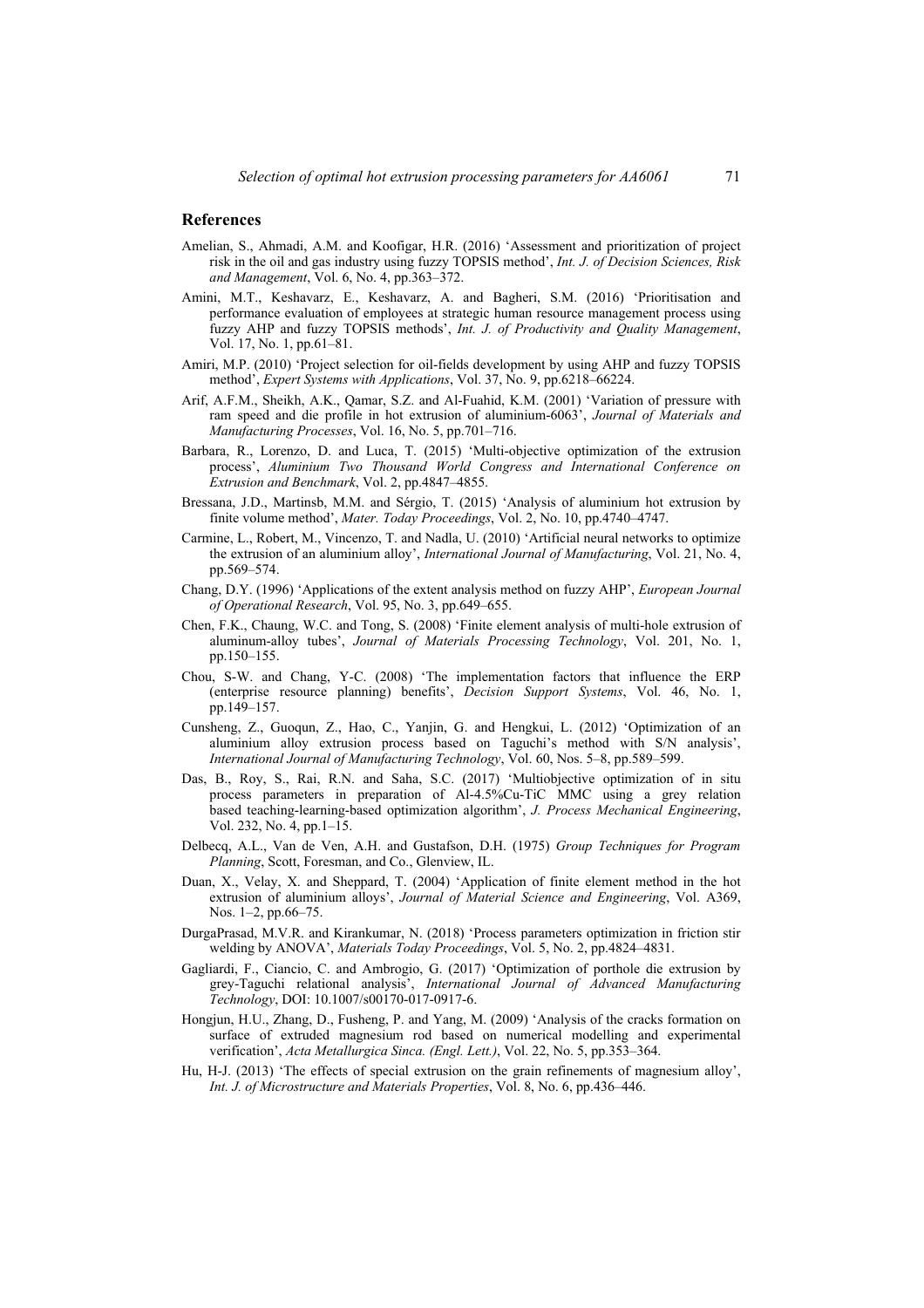- Hwang, C.L. and Yoon, K. (1981) *Multiple Attribute Decision Making: Methods and Applications*, Springer-Verlag, Berlin.
- Jajimoggala, S. and Karri, R. (2013) 'Decision making model for material selection using a hybrid MCDM technique', *International Journal of Applied Decision Sciences*, Vol. 6, No. 2, pp.144–159.
- Jajimoggala, S., Vaddi, V.V.S.K.R. and Beela, S. (2010) 'A hybrid multiple criteria decision making technique for prioritizing equipments', *International Journal of Strategic Decision Sciences*, Vol. 1, No. 4, pp.56–75.
- Jajimoggala, S., Vaddi, V.V.S.K.R. and Beela, S. (2011a) 'Maintenance strategy evaluation using ANP and goal programming', *International Journal of Strategic Decision Sciences*, Vol. 2, No. 2, pp.56–77.
- Jajimoggala, S., Vaddi, V.V.S.K.R. and Beela, S. (2011b) 'Supplier evaluation using hybrid multiple criteria decision making approach', *International Journal of Applied Decision Sciences*, Vol. 4, No. 3, pp.260–279.
- Jajimoggala, S., Vaddi, V.V.S.K.R. and Beela, S. (2012) 'Spare parts criticality evaluation using hybrid multiple criteria decision making technique', *International Journal of Information and Decision Sciences*, Vol. 4, No. 4, pp.350–370.
- Kabir, G. and Hasin, M.A.A. (2013) 'Integrating fuzzy AHP with TOPSIS method for optimal power substation location selection', *Int. J. of Logistics Economics and Globalisation*, Vol. 5, No. 4, pp.312–331.
- Keshavarz, E., Heydari, T., Rohani, A. and Bagheri, S.A. (2014) 'Using fuzzy AHP and fuzzy TOPSIS methods for prioritisation of technological competencies to maximise the financial and non-financial performance', *Int. J. of Business Information Systems*, Vol. 16, No. 3, pp.297–320.
- Keshteli, R.N. and Davoodvandi, E. (2017) 'Using fuzzy AHP and fuzzy TOPSIS in fuzzy QFD: a case study in ceramic and tile industry of Iran', *Int. J. of Productivity and Quality Management*, Vol. 20, No. 2, pp.197–216.
- Khatwani, G. and Das, G. (2016) 'Evaluating combination of individual pre-purchase internet information channels using hybrid fuzzy MCDM technique: demographics as moderators', *Int. J. of Indian Culture and Business Management*, Vol. 12, No. 1, pp.28–49.
- Kitayama, S., Yamazaki, Y., Takano, M. and Aiba, S. (2018) 'Numerical and experimental investigation of process parameters optimization in plastic injection molding using multi-criteria decision making', *Simulation Modelling Practice and Theory*, Vol. 85, No. 1, pp.95–105.
- Kulkarni, O. and Kulkarni, S. (2018) 'Process parameter optimization in WEDM by grey wolf optimizer', *Materials Today Proceedings*, Vol. 5, No. 2, pp.4402–4412.
- Lebaal, N., Schmidt, F. and Puissant, S. (2010) 'Optimization of extrusion flat die design and die wall temperature distribution, using Kriging and response surface method', *Int. J. of Materials and Product Technology*, Vol. 38, Nos. 2/3, pp.307–322.
- Mardani, A., Jusoh, A. and Zavadskas, E.K. (2015) 'Fuzzy multiple criteria decision-making techniques and applications – two decades review from 1994 to 2014', *Expert Systems with Applications*, Vol. 42, No. 8, pp.4126–4148.
- Mohammed, A.H. (2013) 'Optimizing an aluminium extrusion process', *Journal of Mathematics and Statistics*, Vol. 9, No. 2, pp.1549–3644.
- Panchal, D. and Kumar, D. (2017) 'Maintenance decision-making for power generating unit in thermal power plant using combined fuzzy AHP-TOPSIS approach', *Int. J. of Operational Research*, Vol. 29, No. 2, pp.248–272.
- Ramya, K. and Sreedevi, K. (2016) 'Modeling and optimization of extrusion process parameters of AA6061 using Taguchi method', *International Research Journal of Engineering and Technology*, Vol. 3, No. 8, pp.1753–1756.